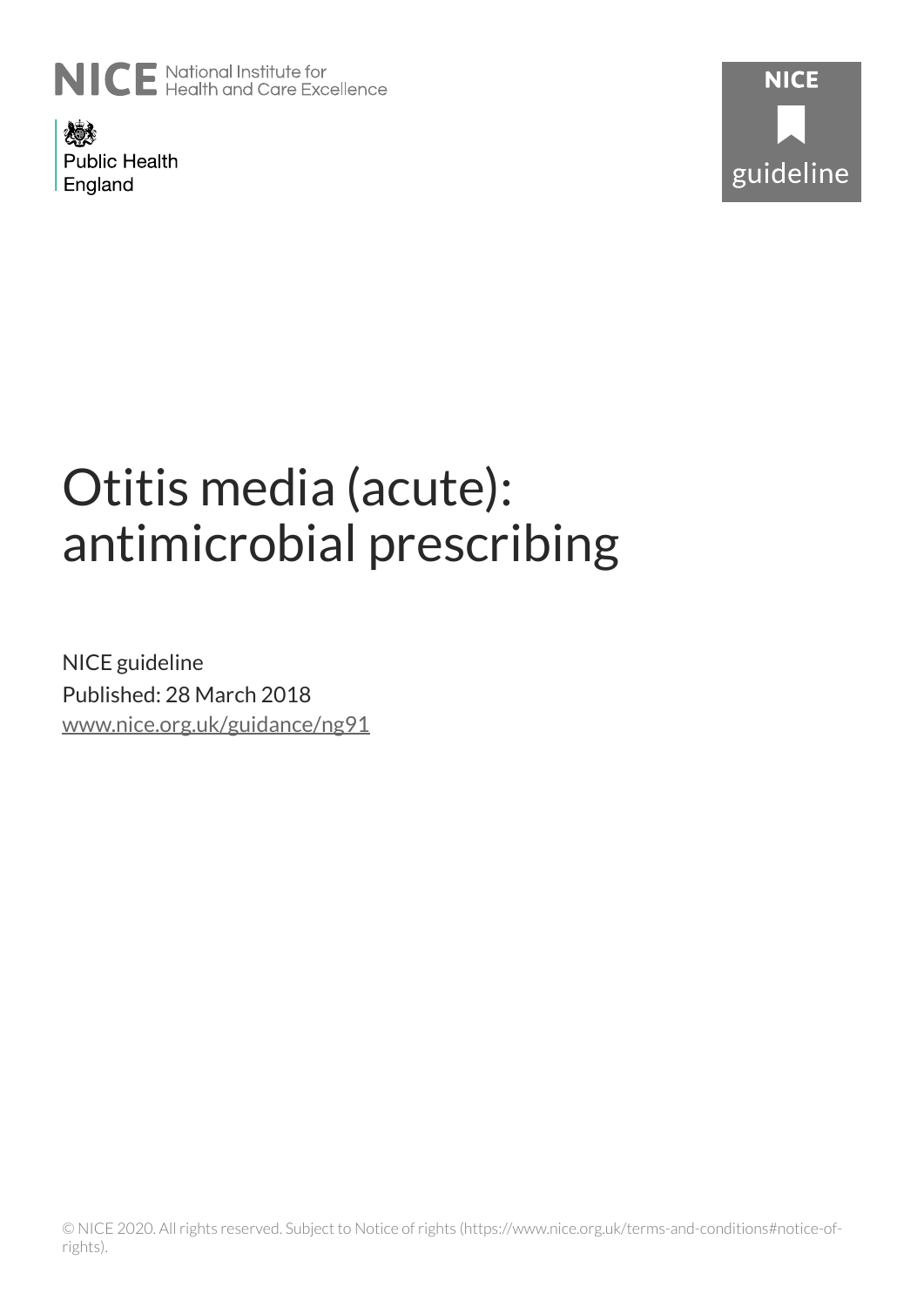### Your responsibility

The recommendations in this guideline represent the view of NICE, arrived at after careful consideration of the evidence available. When exercising their judgement, professionals and practitioners are expected to take this guideline fully into account, alongside the individual needs, preferences and values of their patients or the people using their service. It is not mandatory to apply the recommendations, and the guideline does not override the responsibility to make decisions appropriate to the circumstances of the individual, in consultation with them and their families and carers or guardian.

Local commissioners and providers of healthcare have a responsibility to enable the guideline to be applied when individual professionals and people using services wish to use it. They should do so in the context of local and national priorities for funding and developing services, and in light of their duties to have due regard to the need to eliminate unlawful discrimination, to advance equality of opportunity and to reduce health inequalities. Nothing in this guideline should be interpreted in a way that would be inconsistent with complying with those duties.

Commissioners and providers have a responsibility to promote an environmentally sustainable health and care system and should [assess and reduce the environmental impact of implementing](https://www.nice.org.uk/about/who-we-are/sustainability)  [NICE recommendations](https://www.nice.org.uk/about/who-we-are/sustainability) wherever possible.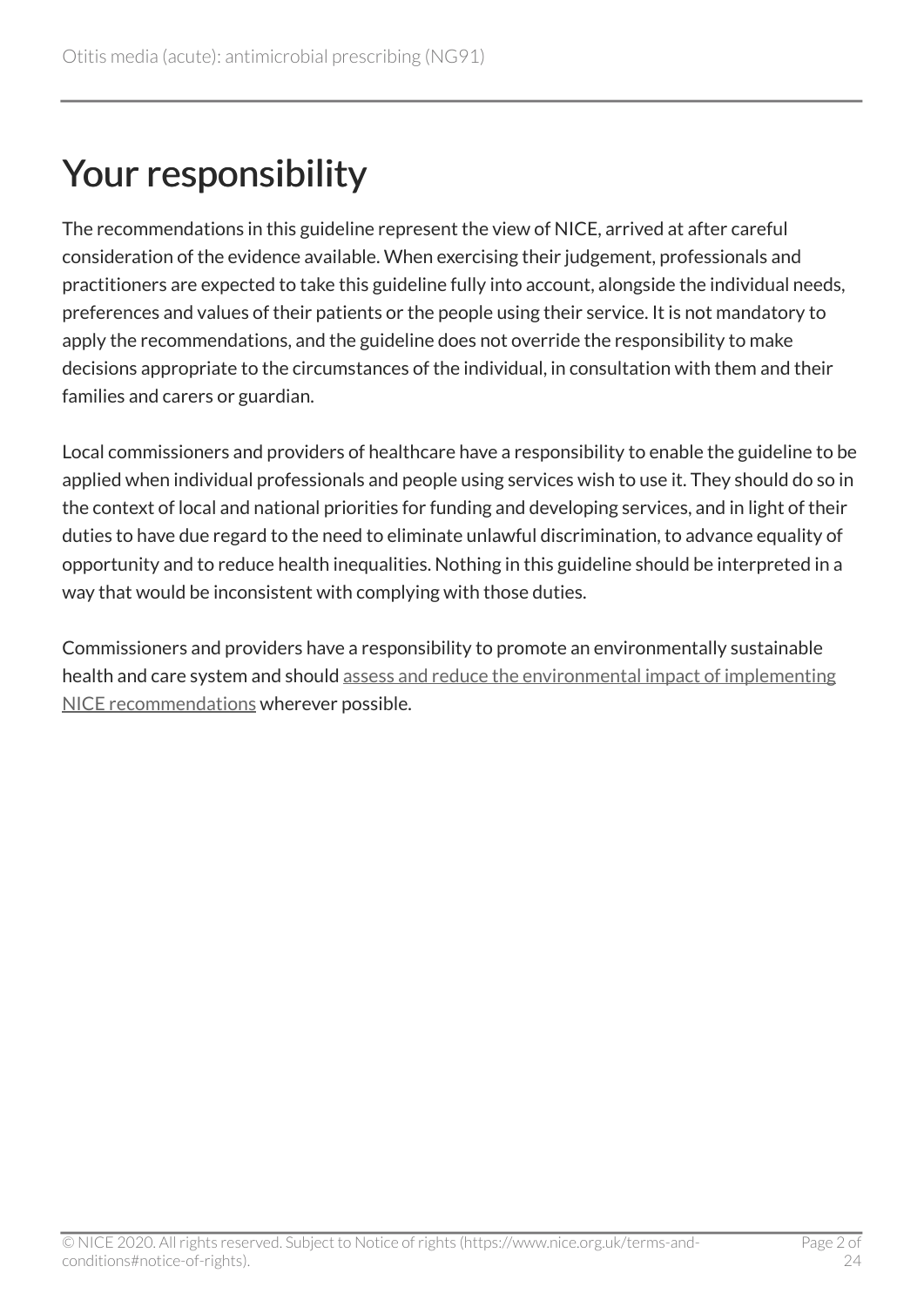## **Contents**

|  | $\overline{4}$ |  |
|--|----------------|--|
|  | $\overline{4}$ |  |
|  | 5              |  |
|  | 5              |  |
|  | 8              |  |
|  | 8              |  |
|  | 11             |  |
|  | 11             |  |
|  | 13             |  |
|  | 13             |  |
|  | 16             |  |
|  | 18             |  |
|  |                |  |
|  | 21             |  |
|  | 23             |  |
|  | 23             |  |
|  |                |  |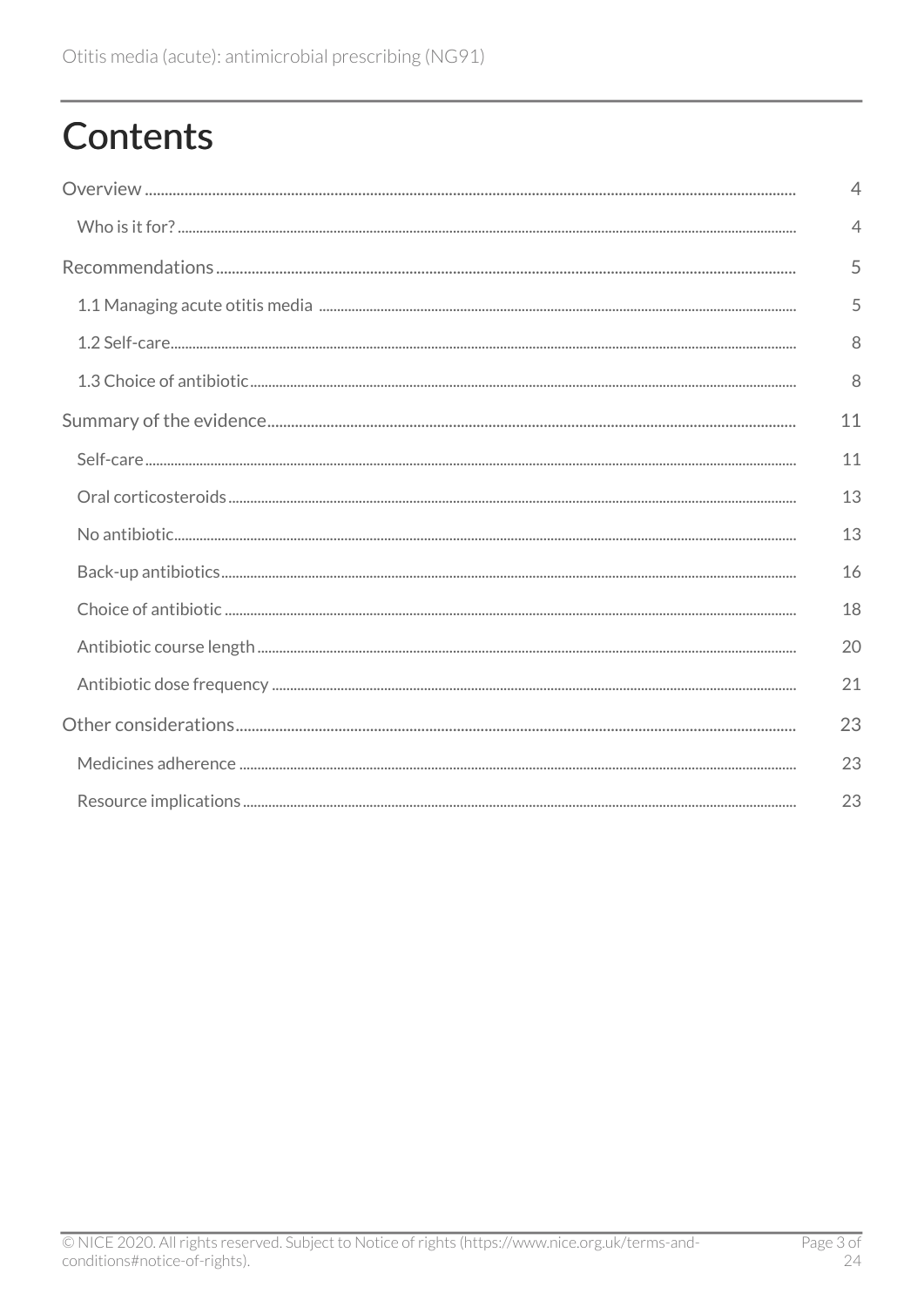### <span id="page-3-0"></span>**Overview**

This guideline sets out an antimicrobial prescribing strategy for acute otitis media (ear infection). It aims to limit antibiotic use and reduce antimicrobial resistance. Acute otitis media can be caused by viruses or bacteria. It lasts for about a week, and most children get better in 3 days without antibiotics. Serious complications are rare.

See a [2-page visual summary of the recommendations](https://www.nice.org.uk/guidance/ng91/resources/visual-summary-pdf-4787282702), including tables to support prescribing decisions.

NICE has also produced a guideline on [antimicrobial stewardship: systems and processes for](https://www.nice.org.uk/guidance/ng15) [effective antimicrobial medicine use](https://www.nice.org.uk/guidance/ng15).

### <span id="page-3-1"></span>Who is it for?

- Health professionals
- Children and young people with acute otitis media and their families and carers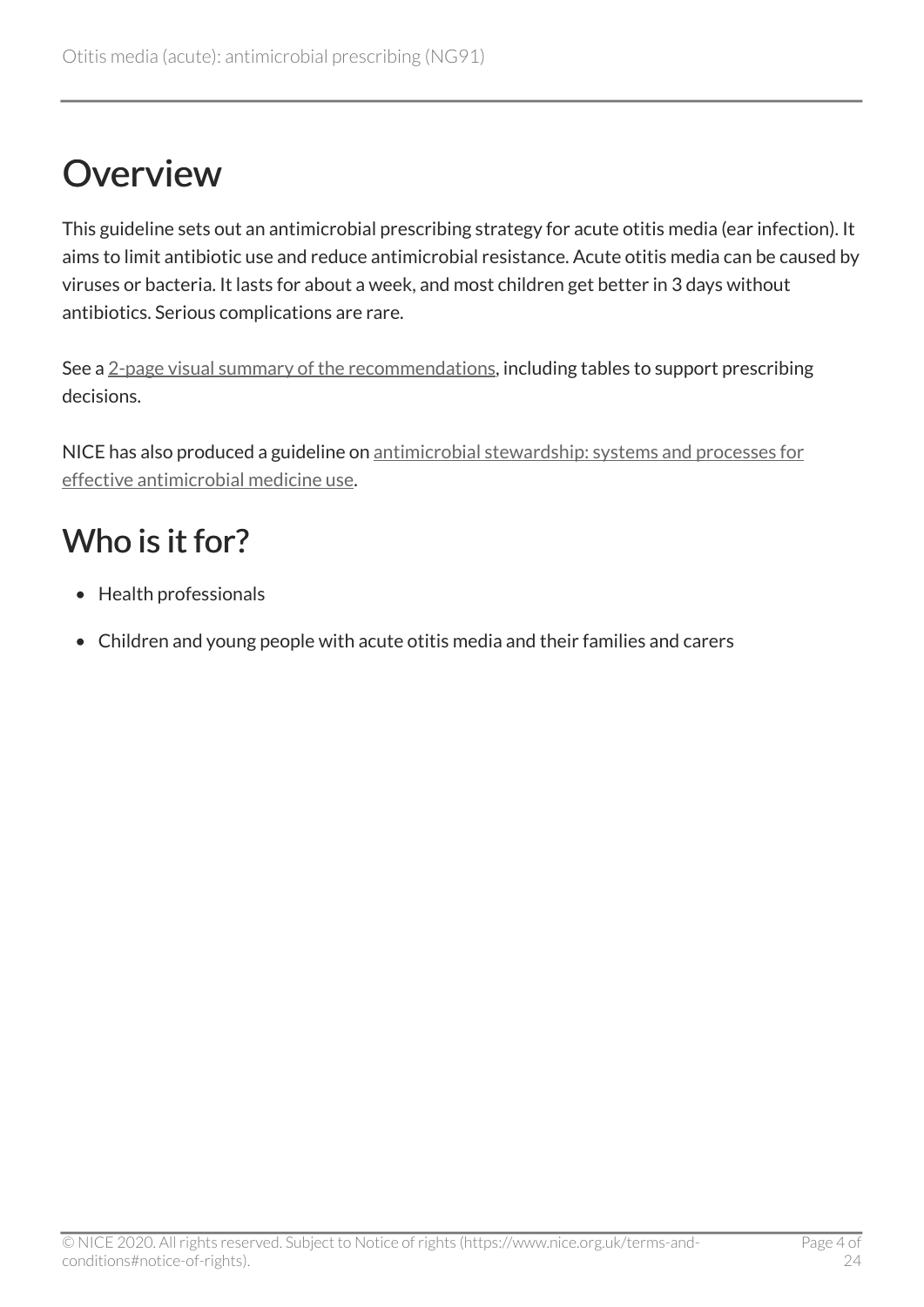### <span id="page-4-0"></span>Recommendations

#### <span id="page-4-1"></span>1.1 Managing acute otitis media

#### All children and young people with acute otitis media

- 1.1.1 Be aware that:
	- acute otitis media is a self-limiting infection that mainly affects children
	- acute otitis media can be caused by viruses and bacteria, and it is difficult to distinguish between these (both are often present at the same time)
	- symptoms last for about 3 days, but can last for up to 1 week
	- most children and young people get better within 3 days without antibiotics
	- complications such as mastoiditis are rare.
- 1.1.2 Assess and manage children under 5 who present with fever as outlined in the NICE guideline on [fever in under](https://www.nice.org.uk/guidance/cg160) 5s.
- 1.1.3 Give advice about:
	- the usual course of acute otitis media (about 3 days, can be up to 1 week)
	- managing symptoms, including pain, with self-care (see the recommendations on [self](#page-7-2)[care](#page-7-2)).
- 1.1.4 Reassess at any time if symptoms worsen rapidly or significantly, taking account of:
	- alternative diagnoses, such as otitis media with effusion (glue ear)
	- any symptoms or signs suggesting a more serious illness or condition
	- previous antibiotic use, which may lead to resistant organisms.

#### Children and young people who may be less likely to benefit from antibiotics (those not covered by recommendations 1.1.8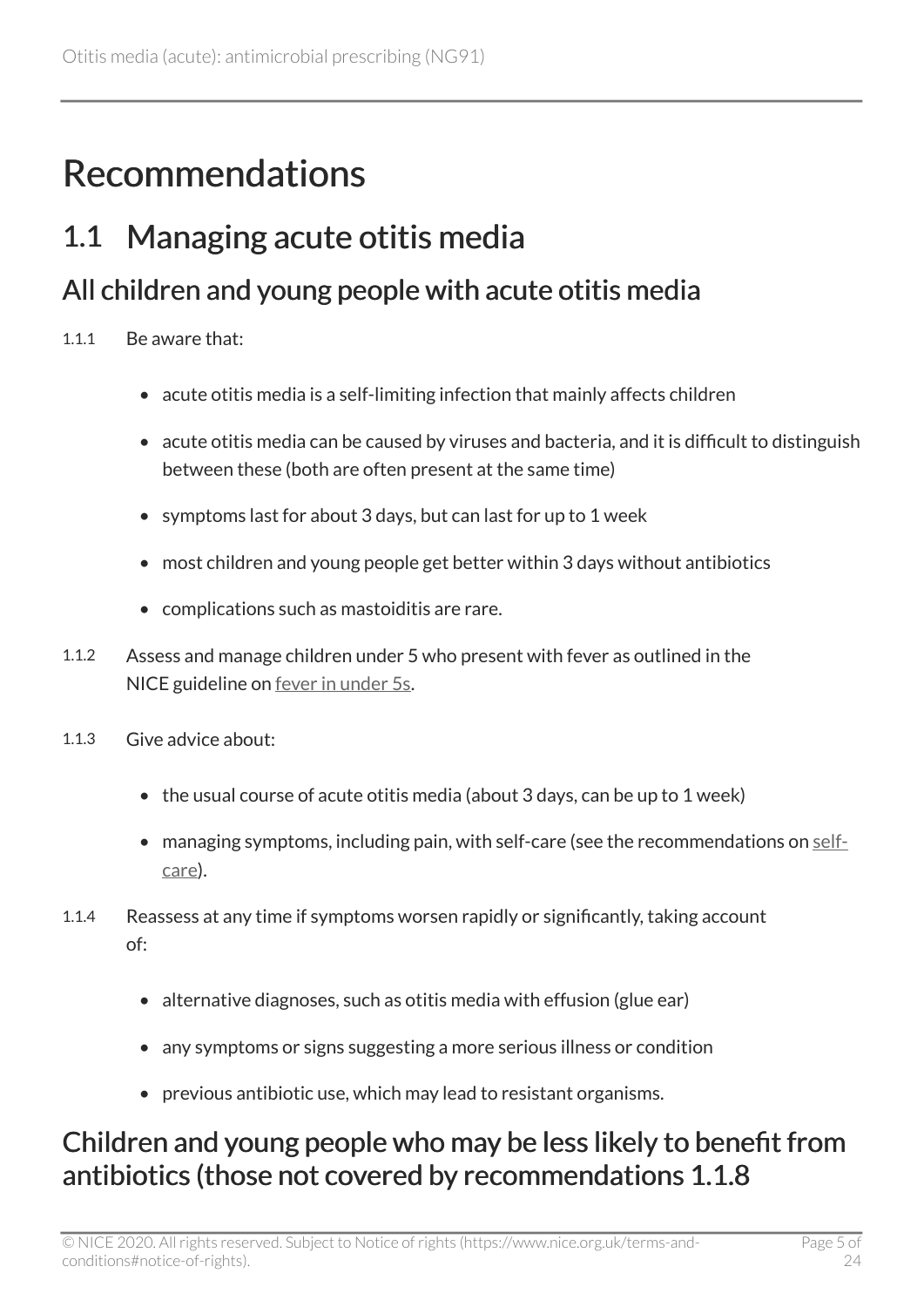#### to 1.1.11)

- 1.1.5 Consider no antibiotic prescription or a [back-up antibiotic prescription](https://www.nice.org.uk/Glossary?letter=B) (see recommendation 1.3.1 for [choice of antibiotic\)](#page-7-3), taking account of:
	- evidence that antibiotics make little difference to symptoms (no improvement in pain at 24 hours, and after that the number of children improving is similar to the number with adverse effects)
	- evidence that antibiotics make little difference to the development of common complications (such as short-term hearing loss [measured by tympanometry], perforated eardrum or recurrent infection)
	- evidence that acute complications such as mastoiditis are rare with or without antibiotics
	- possible adverse effects of antibiotics, particularly diarrhoea and nausea.
- 1.1.6 When no antibiotic prescription is given, as well as the general advice in recommendation 1.1.3, give advice about:
	- an antibiotic not being needed
	- seeking medical help if symptoms worsen rapidly or significantly, do not start to improve after 3 days, or the child or young person becomes systemically very unwell.
- 1.1.7 When a back-up antibiotic prescription is given, as well as the general advice in recommendation 1.1.3, give advice about:
	- an antibiotic not being needed immediately
	- using the back-up prescription if symptoms do not start to improve within 3 days or if they worsen rapidly or significantly at any time
	- seeking medical help if symptoms worsen rapidly or significantly, or the child or young person becomes systemically very unwell.

See the evidence and committee discussion on [no antibiotic](#page-12-1) and [back-up antibiotics](#page-15-0).

#### Children and young people who may be more likely to benefit from antibiotics (those of any age with otorrhoea or those under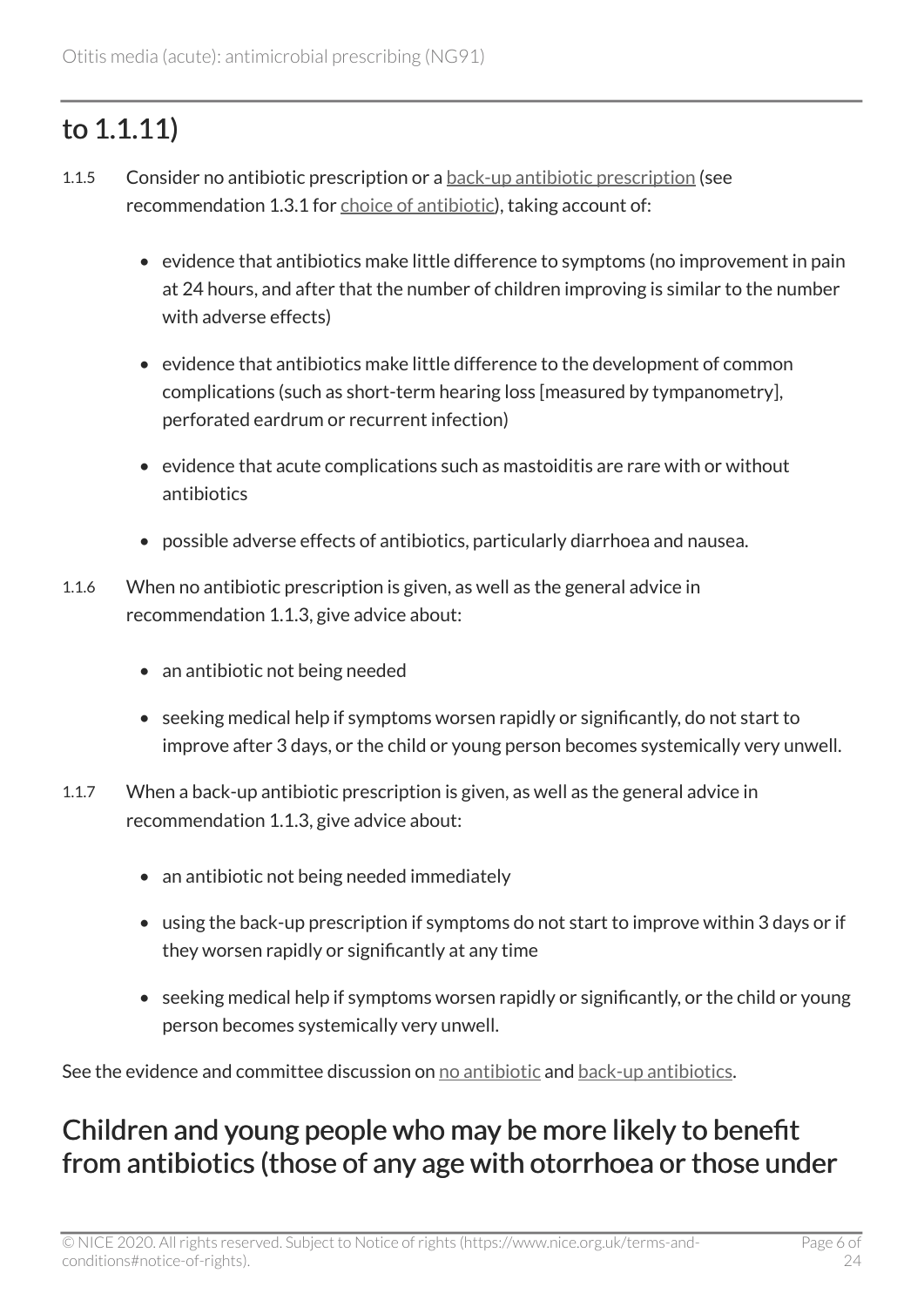#### 2 years with infection in both ears)

- 1.1.8 Consider no antibiotic prescription with advice (see recommendation 1.1.6), a [back-up antibiotic prescription](https://www.nice.org.uk/Glossary?letter=B) with advice (see recommendation 1.1.7) or an immediate antibiotic prescription (see recommendation 1.3.1 for [choice of](#page-7-3)  [antibiotic](#page-7-3)), taking account of:
	- evidence that acute complications such as mastoiditis are rare with or without antibiotics
	- possible adverse effects of antibiotics, particularly diarrhoea and nausea.
- 1.1.9 When an immediate antibiotic prescription is given, as well as the general advice in recommendation 1.1.3, give advice about seeking medical help if symptoms worsen rapidly or significantly, or the child or young person becomes systemically very unwell.

See the evidence and committee discussion on [no antibiotic,](#page-12-1) [back-up antibiotics](#page-15-0) and [choice of](#page-17-0) [antibiotic.](#page-17-0)

#### Children and young people who are systemically very unwell, have symptoms and signs of a more serious illness or condition, or are at high-risk of complications

- 1.1.10 Offer an immediate antibiotic prescription (see recommendation 1.3.1 for [choice of antibiotic](#page-7-3)) with advice (see recommendation 1.1.9), or further appropriate investigation and management.
- 1.1.11 Refer children and young people to hospital if they have acute otitis media associated with:
	- a severe systemic infection (see the NICE guideline on [sepsis](https://www.nice.org.uk/guidance/ng51))
	- acute complications, including mastoiditis, meningitis, intracranial abscess, sinus thrombosis or facial nerve paralysis.

See the evidence and committee discussion on [choice of antibiotic](#page-17-0).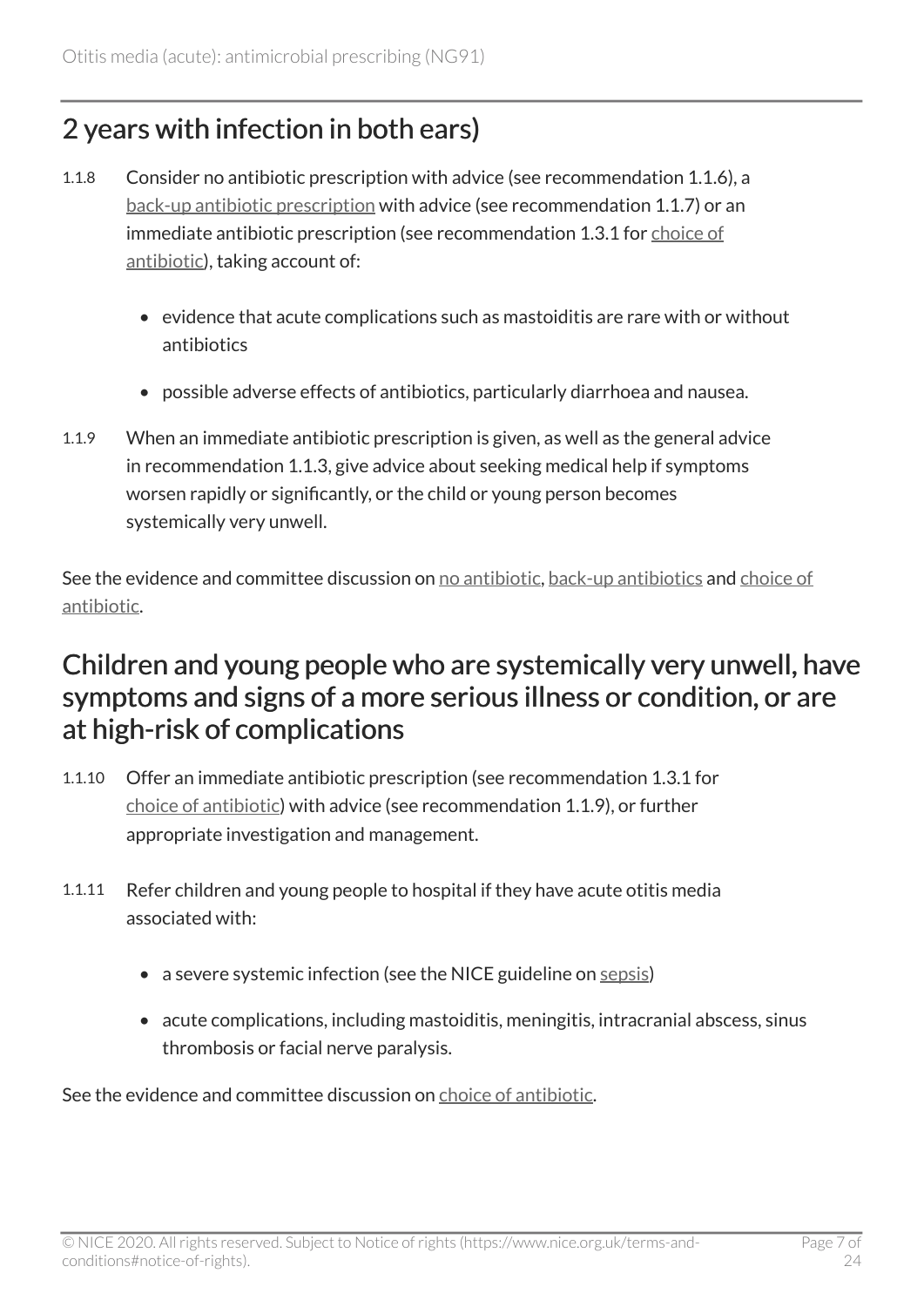### <span id="page-7-0"></span>1.2 Self-care

#### <span id="page-7-2"></span>All children and young people with acute otitis media

- 1.2.1 Offer regular doses of paracetamol or ibuprofen for pain, using the right dose for the age or weight of the child at the right time, and maximum doses for severe pain.
- 1.2.2 Explain that evidence suggests decongestants or antihistamines do not help symptoms.

See the evidence and committee discussion on [self-care.](#page-10-1)

### <span id="page-7-1"></span>1.3 Choice of antibiotic

1.3.1 Follow table 1 when prescribing an antibiotic for children and young people with acute otitis media.

#### <span id="page-7-3"></span>Table 1 Antibiotics for children and young people under 18 years

| Antibiotic <sup>1</sup>                                                      | Dosage and course length <sup>2</sup>                    |  |
|------------------------------------------------------------------------------|----------------------------------------------------------|--|
| <b>First choice</b>                                                          |                                                          |  |
| Amoxicillin                                                                  | 1 to 11 months, 125 mg three times a day for 5 to 7 days |  |
|                                                                              | 1 to 4 years, 250 mg three times a day for 5 to 7 days   |  |
|                                                                              | 5 to 17 years, 500 mg three times a day for 5 to 7 days  |  |
| Alternative first choices for penicillin allergy or intolerance <sup>3</sup> |                                                          |  |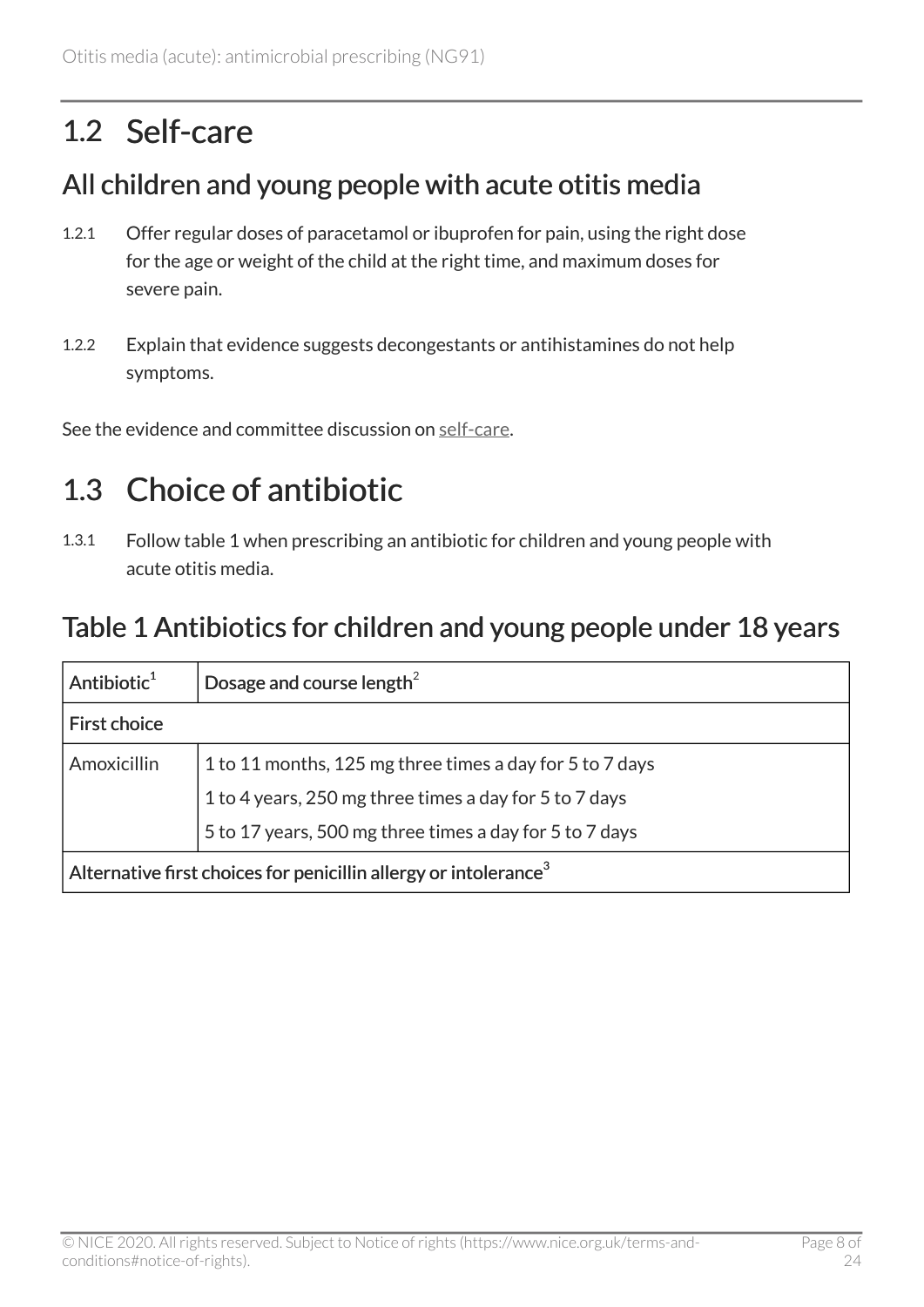|                                                                                                                                                                                                                                                                                                                                                                     | Clarithromycin   1 month to 11 years:                                                                                              |  |
|---------------------------------------------------------------------------------------------------------------------------------------------------------------------------------------------------------------------------------------------------------------------------------------------------------------------------------------------------------------------|------------------------------------------------------------------------------------------------------------------------------------|--|
|                                                                                                                                                                                                                                                                                                                                                                     | Under 8 kg, 7.5 mg/kg twice a day for 5 to 7 days                                                                                  |  |
|                                                                                                                                                                                                                                                                                                                                                                     | 8 to 11 kg, 62.5 mg twice a day for 5 to 7 days                                                                                    |  |
|                                                                                                                                                                                                                                                                                                                                                                     | 12 to 19 kg, 125 mg twice a day for 5 to 7 days                                                                                    |  |
|                                                                                                                                                                                                                                                                                                                                                                     | 20 to 29 kg, 187.5 mg twice a day for 5 to 7 days                                                                                  |  |
|                                                                                                                                                                                                                                                                                                                                                                     | 30 to 40 kg, 250 mg twice a day for 5 to 7 days                                                                                    |  |
|                                                                                                                                                                                                                                                                                                                                                                     | 12 to 17 years, 250 mg to 500 mg twice a day for 5 to 7 days                                                                       |  |
| Erythromycin                                                                                                                                                                                                                                                                                                                                                        | 1 month to 1 year, 125 mg four times a day or 250 mg twice a day for 5 to<br>7 days                                                |  |
|                                                                                                                                                                                                                                                                                                                                                                     | 2 to 7 years, 250 mg four times a day or 500 mg twice a day for 5 to 7 days                                                        |  |
|                                                                                                                                                                                                                                                                                                                                                                     | 8 to 17 years, 250 mg to 500 mg four times a day or 500 mg to 1,000 mg twice a<br>day for 5 to 7 days                              |  |
| Second choice (worsening symptoms on first choice taken for at least 2 to 3 days)                                                                                                                                                                                                                                                                                   |                                                                                                                                    |  |
| Co-amoxiclav                                                                                                                                                                                                                                                                                                                                                        | 1 to 11 months, 0.25 ml/kg of 125/31 suspension three times a day for 5 to<br>7 days                                               |  |
|                                                                                                                                                                                                                                                                                                                                                                     | 1 to 5 years, 5 ml of 125/31 suspension three times a day or 0.25 ml/kg of 125/<br>31 suspension three times a day for 5 to 7 days |  |
|                                                                                                                                                                                                                                                                                                                                                                     | 6 to 11 years, 5 ml of 250/62 suspension three times a day or 0.15 ml/kg of<br>250/62 suspension three times a day for 5 to 7 days |  |
|                                                                                                                                                                                                                                                                                                                                                                     | 12 to 17 years, 250/125 mg or 500/125 mg three times a day for 5 to 7 days                                                         |  |
| Alternative second choice for penicillin allergy or intolerance                                                                                                                                                                                                                                                                                                     |                                                                                                                                    |  |
| Consult local microbiologist                                                                                                                                                                                                                                                                                                                                        |                                                                                                                                    |  |
| $1$ See BNF for children for appropriate use and dosing in specific populations, for example,<br>hepatic impairment and renal impairment.                                                                                                                                                                                                                           |                                                                                                                                    |  |
| $2$ The age bands apply to children of average size and, in practice, the prescriber will use the age<br>bands in conjunction with other factors such as the severity of the condition and the child's size<br>in relation to the average size of children of the same age. Doses given are by mouth using<br>immediate-release medicines, unless otherwise stated. |                                                                                                                                    |  |
| $3$ Erythromycin is preferred in young women who are pregnant.                                                                                                                                                                                                                                                                                                      |                                                                                                                                    |  |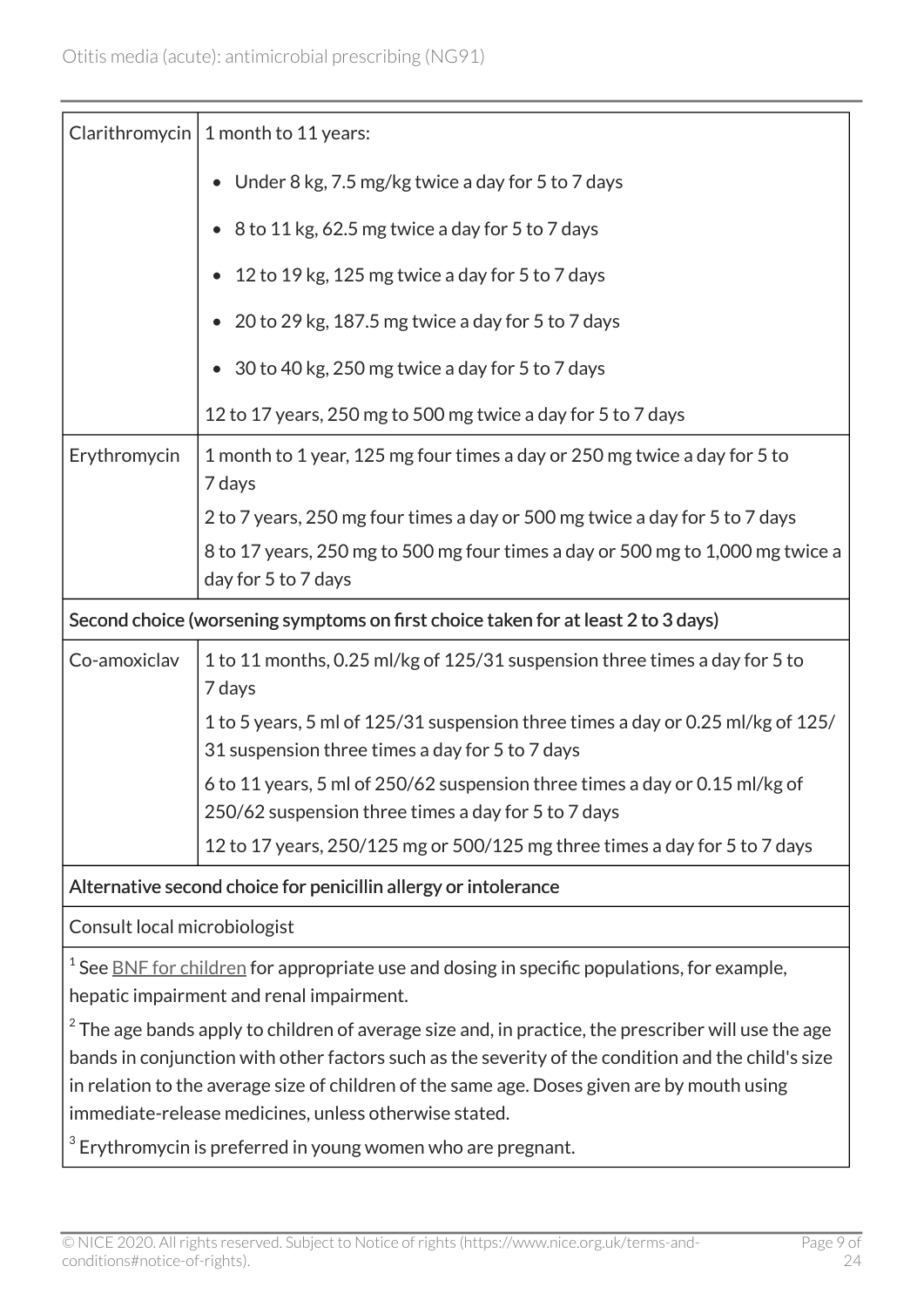See the evidence and committee discussion on [choice of antibiotic](#page-17-0) and [antibiotic course length](#page-19-0).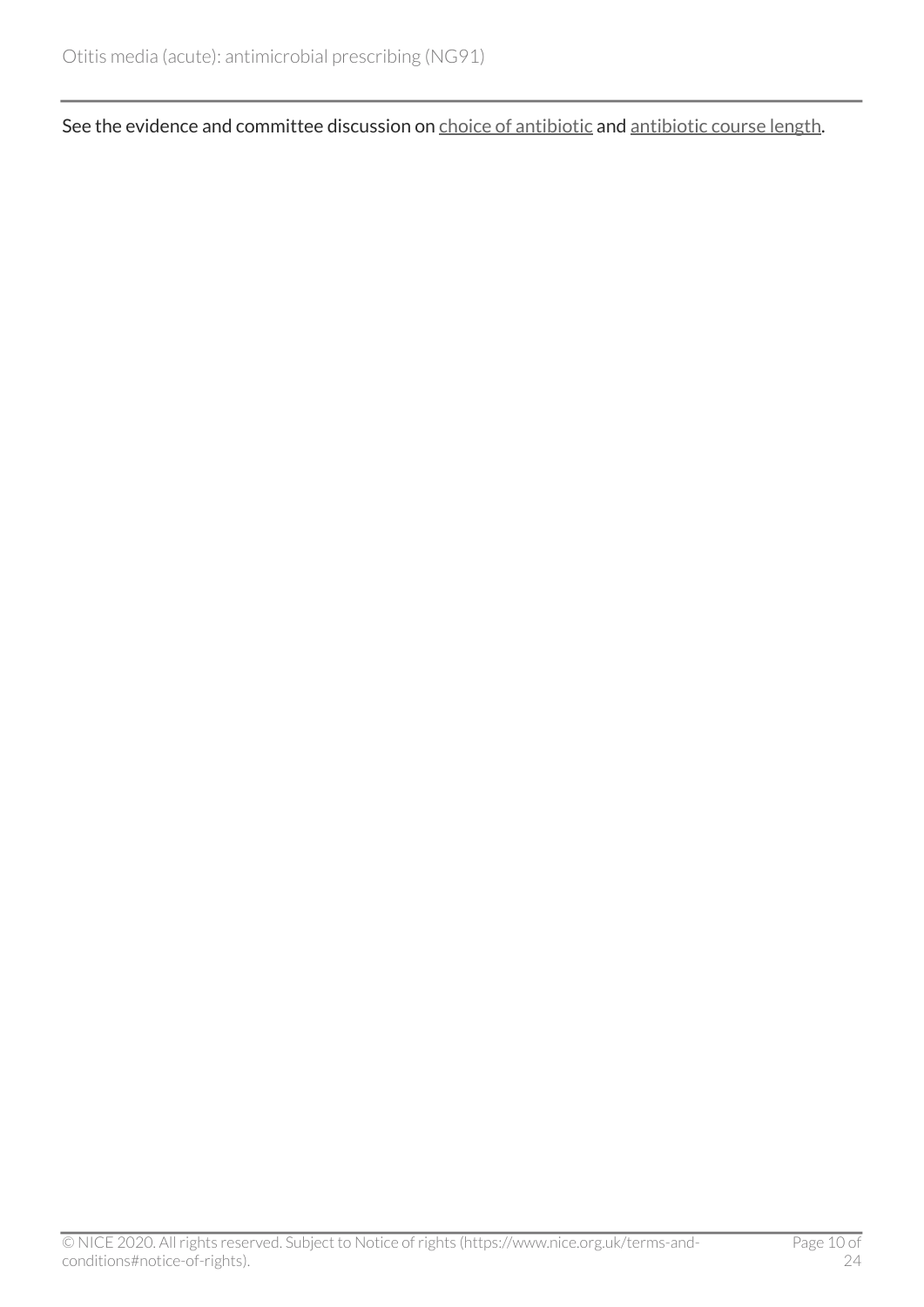### <span id="page-10-0"></span>Summary of the evidence

The recommendations in this guideline are based on the evidence identified, which was for children and young people under 18 years.

### <span id="page-10-1"></span>Self-care

#### Oral analgesia (paracetamol and ibuprofen)

- Paracetamol and ibuprofen were both more effective than placebo in reducing pain at 48 hours in children with acute otitis media (number needed to treat [NNT] 6 to 7 [range 4 to 27] for no pain at 48 hours; low to moderate quality evidence). This was based on a systematic review of randomised controlled trials (RCTs; Sioukes et al. 2016). There were no significant differences in fever at 48 hours with paracetamol or ibuprofen compared with placebo (very low quality evidence).
- No significant differences were found between paracetamol and ibuprofen for pain or fever at various time points (very low to low quality evidence). Furthermore, using ibuprofen and paracetamol in combination was no more effective than paracetamol alone, although this was based on very small numbers of children (very low to low quality evidence; Sjoukes et al. 2016).
- Adverse events for paracetamol and ibuprofen were not significantly different from placebo (very low to low quality evidence). However, this should be interpreted cautiously because of the small number of children and the infrequent occurrence of adverse events (Sjoukes et al. 2016).

#### Topical analgesia (anaesthetic ear drops)

- Anaesthetic ear drops significantly increased the proportion of children with a 50% and a 25% reduction in pain compared with placebo (NNT 5 [range 3 to 16] for 50% pain reduction 10 minutes after receiving ear drops; low quality evidence). This was based on a systematic review and meta-analysis of RCTs ([Foxlee et al.](http://onlinelibrary.wiley.com/doi/10.1002/14651858.CD005657.pub2/abstract) 2011). These children were aged 3 years and over without ear drum perforation and were also receiving oral analgesia, but no antibiotic.
- No adverse effects were observed with anaesthetic ear drops, but this was based on very small numbers of children (low quality evidence; Foxlee et al. 2011).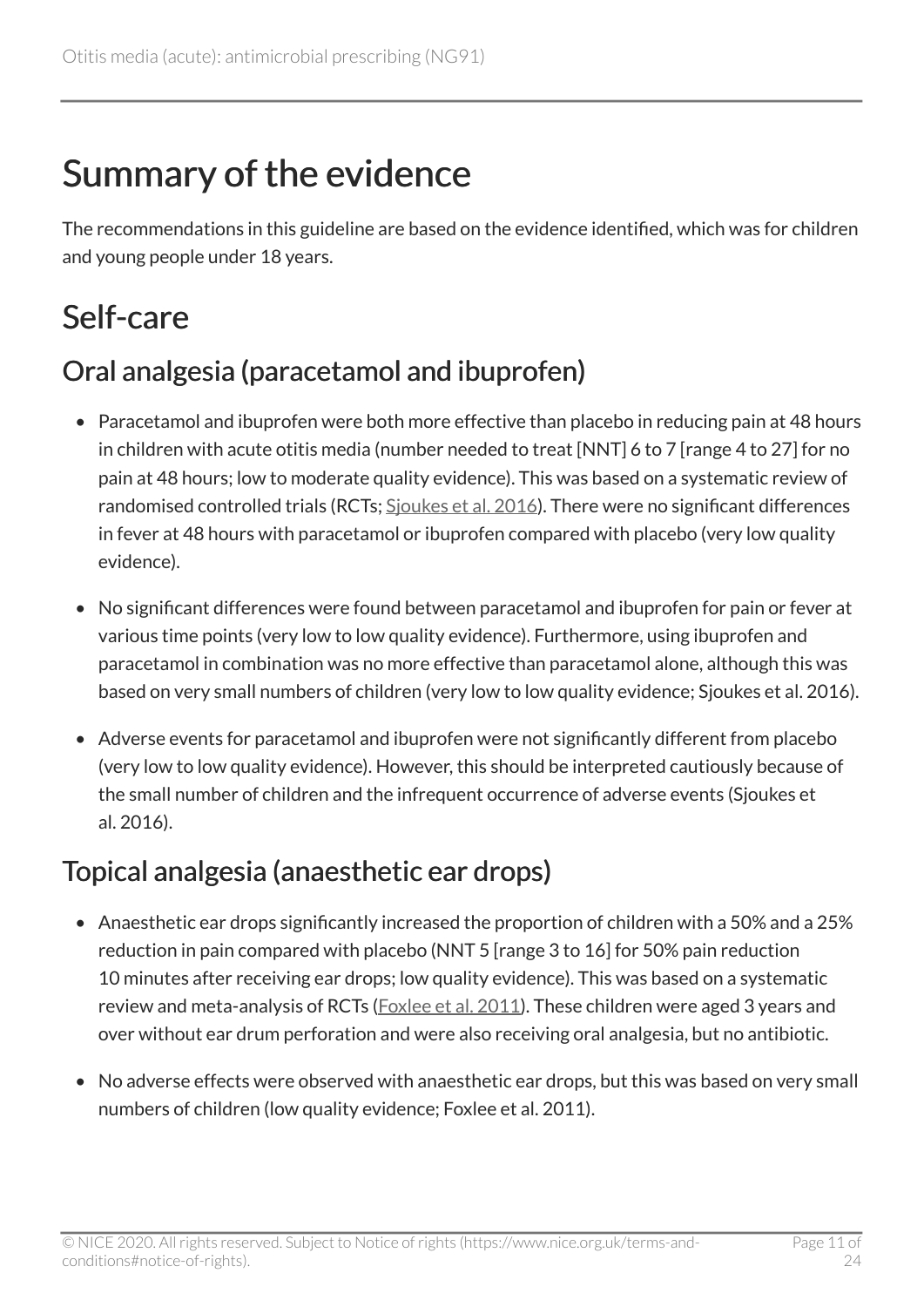#### Decongestants and antihistamines

- Overall, decongestants and antihistamines, used alone or in combination, did not improve clinical outcomes in children with acute otitis media who were taking antibiotics (used in 14 out of 15 RCTs; very low to low quality evidence). This was based on a systematic review and meta-analysis of RCTs ([Coleman et al.](http://onlinelibrary.wiley.com/doi/10.1002/14651858.CD001727.pub5/full) 2008). There was a reduction in the rate of persistent acute otitis media at 2 weeks with a combination of decongestant plus antihistamine compared with placebo (NNT 11 [range 6 to 104]; low quality evidence). However, a subgroup analysis of higher quality studies found no benefit with treatment.
- Adverse effects (excluding drowsiness and hyperactivity) were significantly increased with decongestants, but not with antihistamines or a combination of decongestant plus antihistamine, compared with placebo (very low quality evidence). However, there is considerable uncertainty about these results (Coleman et al. 2008).

Committee discussion on self-care

- The committee discussed the importance of managing a child's pain and felt that for parents this is the main priority. They agreed that paracetamol or ibuprofen needs to be taken at the right time and at the right dose, with maximum doses being used for severe pain.
- Based on evidence and their experience, the committee agreed that paracetamol or ibuprofen should be offered for pain associated with acute otitis media. Parents or carers could be advised to buy paracetamol or ibuprofen over the counter in line with local policies on the prescribing of such medicines.
- Based on evidence, the committee agreed that anaesthetic ear drops (in addition to oral analgesics) may relieve pain in children aged 3 years and over without eardrum perforation, but there is no product licensed for use in the UK.
- The committee agreed that evidence does not support using decongestants or antihistamines to help symptoms of acute otitis media.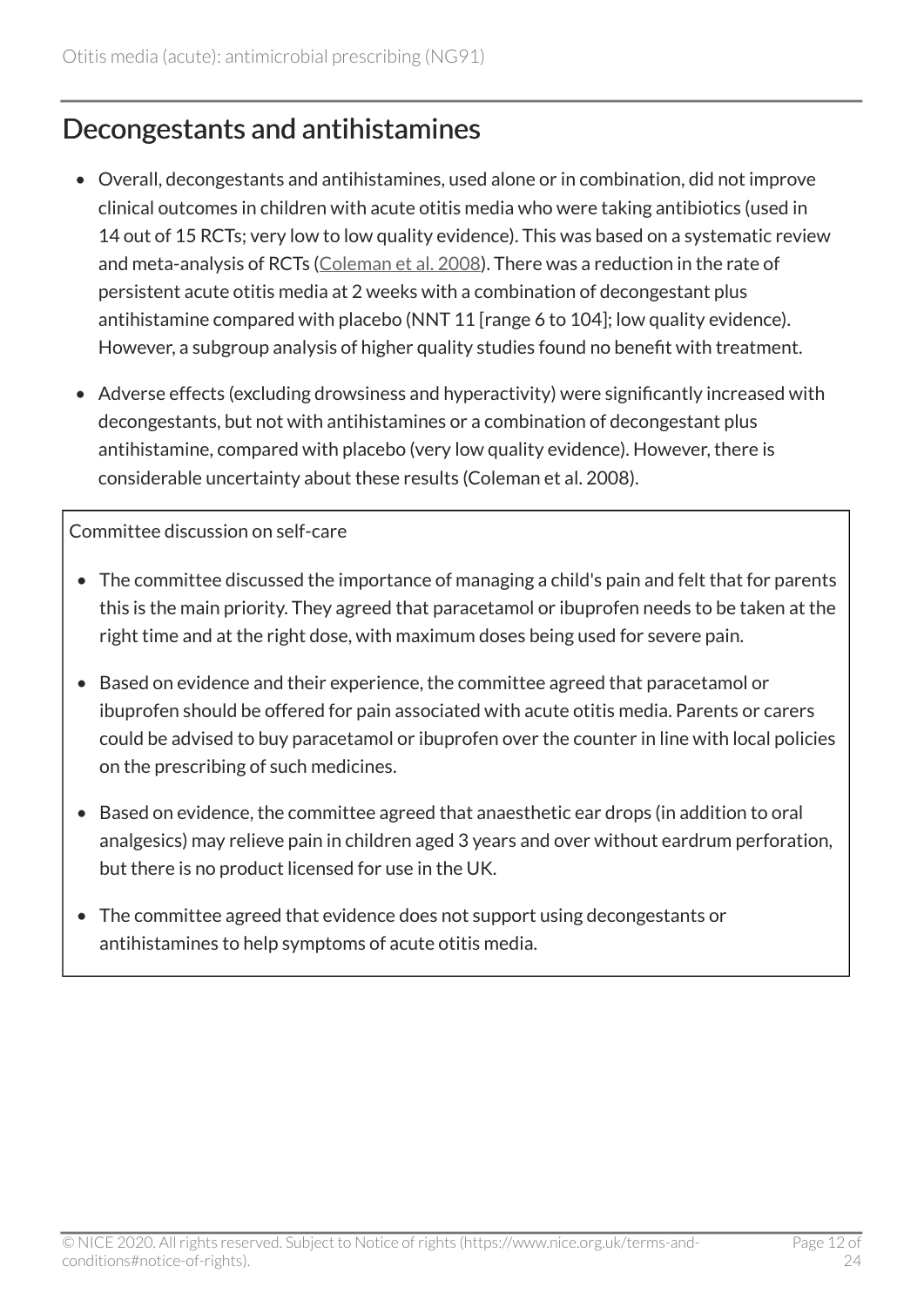### <span id="page-12-0"></span>Oral corticosteroids

- Oral prednisolone taken for 5 days did not improve any clinical outcomes in children aged 3 months to 6 years with acute otitis media who were at risk of recurrence (at least 2 previous episodes of acute otitis media), compared with placebo (very low quality evidence). Outcomes included treatment failure during the first 2 weeks, duration of effusion and recurrence. This was based on a small RCT ([Chonmaitree et al.](http://www.sciencedirect.com/science/article/pii/S0022347603002932) 2003).
- Adverse effects or discontinuations because of adverse effects did not appear to be significantly different between prednisolone and placebo, although the study was very small and full data were not reported (low quality evidence; Chonmaitree et al. 2003).
- Systemic effects (mineralocorticoid and glucocorticoid) may occur with oral corticosteroids, including a range of psychological or behavioural effects (particularly in children; [Drug Safety](https://www.gov.uk/drug-safety-update/inhaled-and-intranasal-corticosteroids) [Update, September](https://www.gov.uk/drug-safety-update/inhaled-and-intranasal-corticosteroids) 2010).

Committee discussion on oral corticosteroids

• The committee agreed, based on the evidence, not to make a recommendation on the use of oral corticosteroids to manage acute otitis media in children.

### <span id="page-12-1"></span>No antibiotic

- Acute otitis media is a self-limiting infection of the middle ear. It can be caused by viruses or bacteria, and both are often present at the same time. In most children acute otitis media resolves without treatment.
- The most common bacterial causes of acute otitis media are *Streptococcus pneumoniae*, *Haemophilus influenzae*, *Moraxella catarrhalis* and *Streptococcus pyogenes*(Canadian Paediatric Society's [position statement,](http://www.cps.ca/en/documents/position/acute-otitis-media) 2016).
- More common complications of acute otitis media are recurrence of infection, hearing loss (which is usually temporary) and perforated eardrum. However, antibiotics make little difference to the rates of these (see [efficacy of antibiotics\)](#page-13-0).
- Acute complications of acute otitis media (such as mastoiditis, meningitis, intracranial abscess, sinus thrombosis and facial nerve paralysis) are rare. The incidence of mastoiditis after otitis media is 1.8 per 10,000 episodes after antibiotics compared with 3.8 per 10,000 episodes without antibiotics. This gives a NNT of 4,831 to prevent 1 child from developing mastoiditis ([Thompson et al.](http://pediatrics.aappublications.org/content/123/2/424) 2009).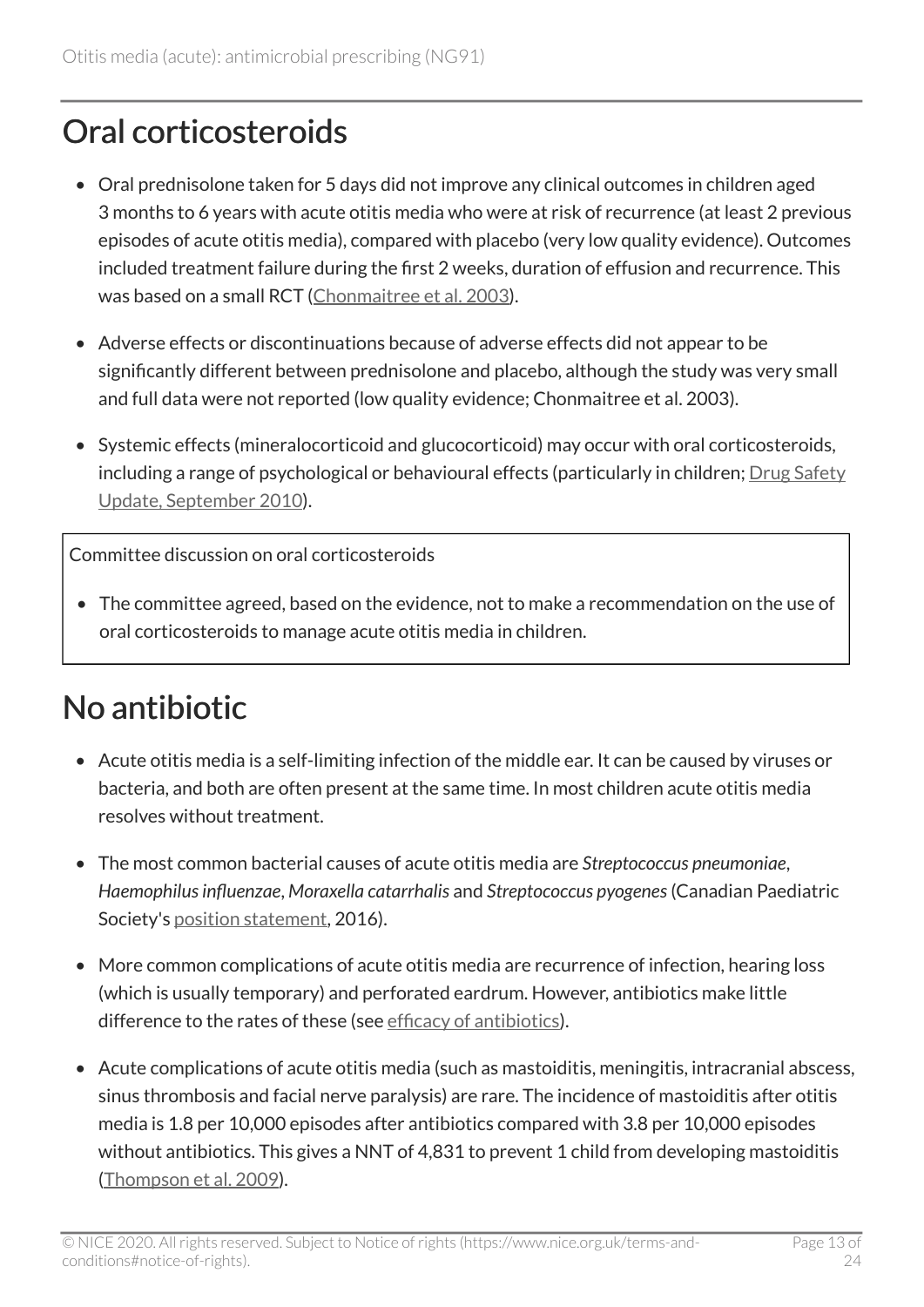#### <span id="page-13-0"></span>Efficacy of antibiotics

- Antibiotics did not significantly reduce pain at 24 hours compared with placebo in children with acute otitis media; around 60% of children in both groups had no pain (high quality evidence). Antibiotics did significantly reduce pain at 2 to 3 days, but the absolute difference was small; 88% of children had no pain in the antibiotic group compared with 84% in the placebo group (NNT 24 [range 15 to 70]; moderate quality evidence). This was based on a systematic review and meta-analysis of RCTs [\(Venekamp et al.](http://www.cochrane.org/CD000219/ARI_antibiotics-for-acute-middle-ear-infection-acute-otitis-media-in-children) 2015).
- Antibiotics significantly reduced the number of children with abnormal tympanometry findings (a surrogate measure for hearing loss) compared with placebo at 2 to 4 weeks, but not at 6 to 8 weeks or 3 months. However, the absolute difference was small; at 2 to 4 weeks, 39% of children had abnormal tympanometry findings with antibiotics compared with 48% with placebo (NNT 12 [range 18 to 21]; low quality evidence; Venekamp et al. 2015).
- Antibiotics significantly reduced the number of children with eardrum perforation. However, again the absolute benefits were small with 5% of children having a perforation in the placebo group compared with 2% in the antibiotic group (NNT 33 [range 20 to 100]; moderate quality evidence; Venekamp et al. 2015).
- Antibiotics did not reduce the number of children with late recurrence of acute otitis media (which was common in both groups: 18% of children taking antibiotics compared with 20% of children taking placebo, moderate quality evidence; Venekamp et al. 2015).
- Antibiotics seem to be more beneficial in 2 pre-defined groups of children, based on subgroup analyses of intervention studies comparing antibiotics with placebo. Firstly, children under 2 years with bilateral acute otitis media, where the NNT was 4 for symptom resolution (low quality evidence). Secondly, children with acute otitis media and otorrhoea (discharge following eardrum perforation), where the NNT was 3 for symptom resolution (moderate quality evidence). This was based on a meta-analysis of individual patient data from RCTs ([Rovers et al.](http://www.sciencedirect.com/science/article/pii/S0140673606696062) 2006). However, the literature search was not designed specifically to identify prognostic evidence.
- No systematic reviews or RCTs of topical antibiotics were identified.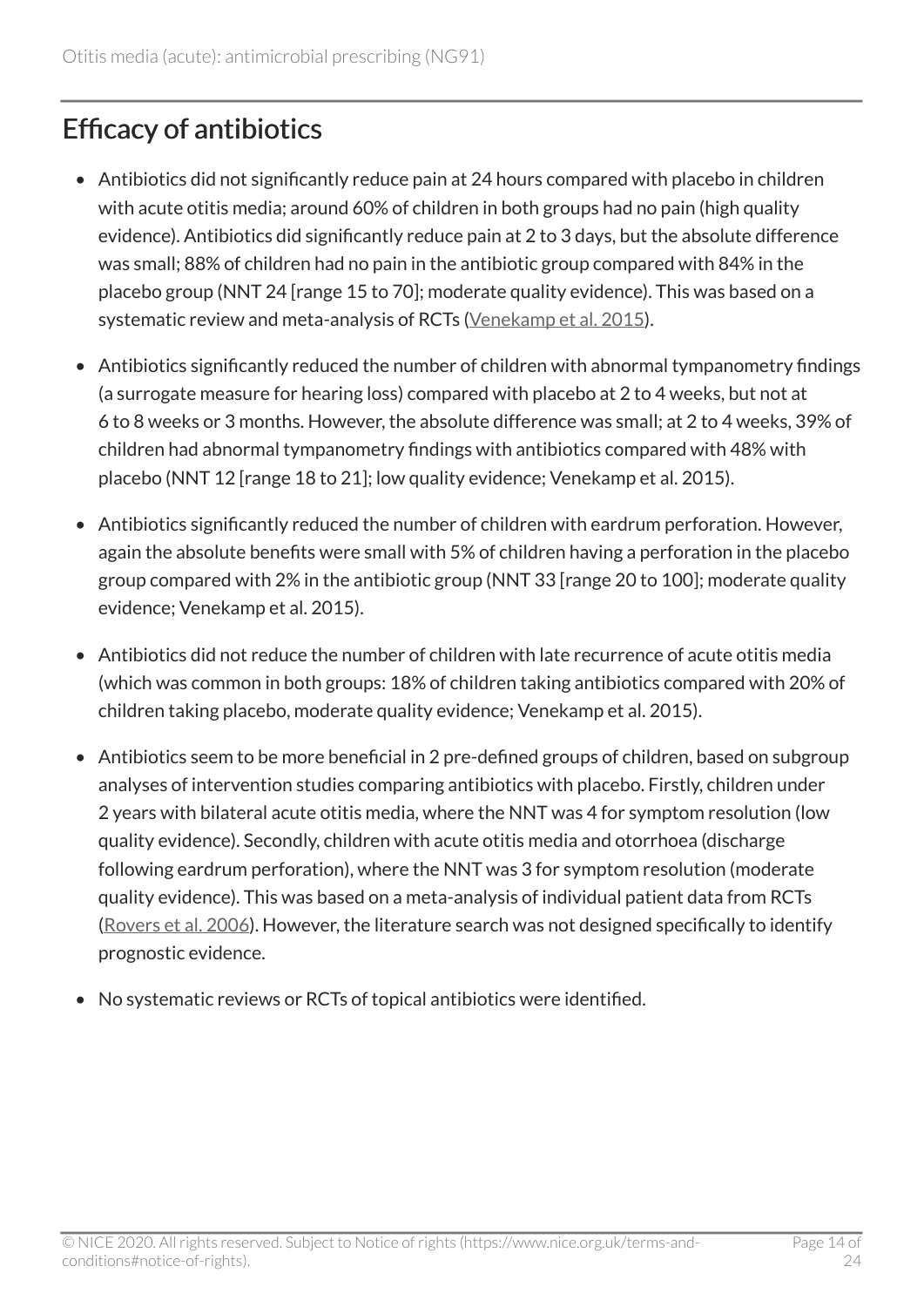#### Safety of antibiotics

- Allergic reactions to penicillins occur in 1 to 10% of people and anaphylactic reactions occur in less than 0.05%. People with a history of atopic allergy (for example, asthma, eczema and hay fever) have a higher risk of anaphylactic reactions to penicillins. People with a history of immediate hypersensitivity to penicillins may also react to cephalosporins and other beta-lactam antibiotics ([BNF](https://bnf.nice.org.uk/drug/phenoxymethylpenicillin.html), December 2017). See the NICE guideline on [drug allergy](https://www.nice.org.uk/guidance/cg183) for more information.
- Antibiotic-associated diarrhoea occurs in 2 to 25% of people taking antibiotics, depending on the antibiotic used (NICE Clinical Knowledge Summary on diarrhoea - antibiotic associated).
- Adverse events (vomiting, diarrhoea or rash) were significantly increased in children with acute otitis media taking antibiotics compared with those taking placebo (moderate quality evidence). The number needed to harm (NNH) was 13 (range 9 to 25). This was based on a systematic review and meta-analysis of RCTs [\(Venekamp et al.](http://www.cochrane.org/CD000219/ARI_antibiotics-for-acute-middle-ear-infection-acute-otitis-media-in-children) 2015).
- See the [summaries of product characteristics](https://www.medicines.org.uk/emc/) for information on contraindications, cautions and adverse effects of individual medicines.

Committee discussion on no antibiotics

- Acute otitis media can be caused by viral or bacterial infections, both of which are usually self-limiting and do not routinely need antibiotics.
- Based on evidence, the committee agreed that antibiotics make little difference to ear pain or to the rates of more common complications, such as recurrence of infection. The small increased risk of perforation was noted, but 33 children (range 20 to 100) would need to be treated with antibiotics to avoid 1 child experiencing perforation. Antibiotics also made little difference to short-term hearing loss as assessed by the surrogate marker of tympanometry.
- More serious complications of acute otitis media, such as mastoiditis, are rare and the number needed to treat with antibiotics to prevent 1 child from developing mastoiditis is approximately 5,000.
- The committee acknowledged the recommendation in the NICE guideline on [respiratory](https://www.nice.org.uk/guidance/cg69) [tract infections \(self-limiting\): prescribing antibiotics](https://www.nice.org.uk/guidance/cg69) for no antibiotic or a [back-up antibiotic](https://www.nice.org.uk/Glossary?letter=B)  [prescription](https://www.nice.org.uk/Glossary?letter=B) for most children with acute otitis media.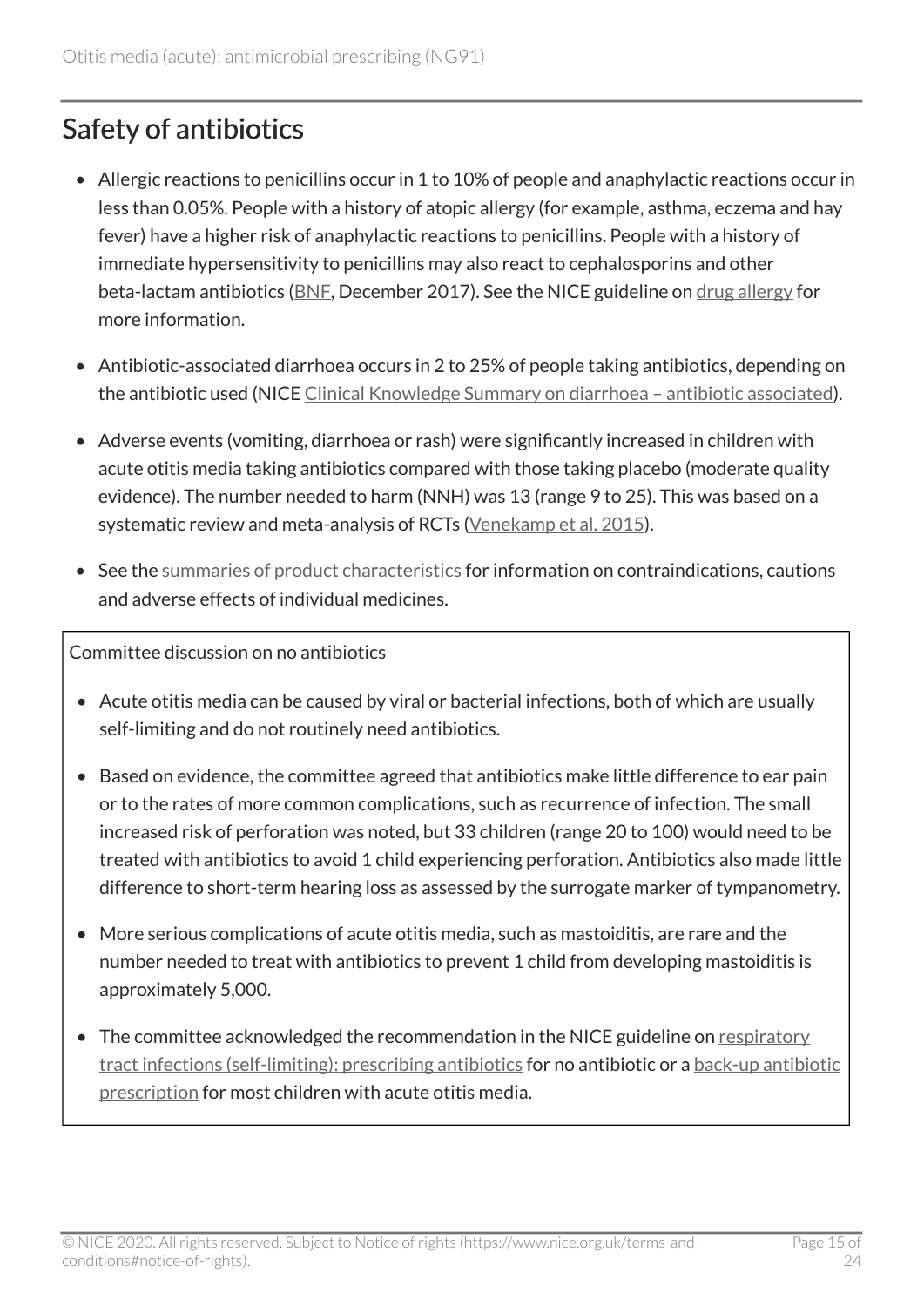### <span id="page-15-0"></span>Back-up antibiotics

- A [back-up antibiotic prescription](https://www.nice.org.uk/Glossary?letter=B) or watchful waiting was as effective as immediate antibiotics in children with acute otitis media for reducing pain at 3 to 7 days (moderate quality evidence). There were also no significant differences between groups for abnormal tympanometry findings (a surrogate measure for hearing loss), eardrum perforation or recurrence of infection (very low to moderate quality evidence). This was based on a systematic review and metaanalysis of RCTs [\(Venekamp et al.](http://www.cochrane.org/CD000219/ARI_antibiotics-for-acute-middle-ear-infection-acute-otitis-media-in-children) 2015).
- A back-up antibiotic prescription was compared with no antibiotics and immediate antibiotics in a systematic review of RCTs [\(Spurling et al.](http://onlinelibrary.wiley.com/doi/10.1002/14651858.CD004417.pub4/abstract) 2013). In 1 RCT there was no significant difference between back-up antibiotics and no antibiotics for pain or fever on day 3 (very low to low quality evidence). In 1 RCT there was no significant difference between back-up antibiotics and immediate antibiotics for pain on day 3 (moderate quality evidence).
- Immediate antibiotics were associated with a significantly increased risk of adverse events (vomiting, diarrhoea or rash) compared with back-up antibiotics or watchful waiting (NNH 8 [range 5 to 19]; moderate quality evidence; Venekamp et al. 2015).
- The incidence of vomiting or rash was not significantly different with back-up antibiotics compared with immediate antibiotics (very low quality evidence), but there was significantly less diarrhoea with back-up antibiotics (NNH 8 [range 5 to 15]; data pooled by NICE; high quality evidence; Spurling et al. 2013). No safety data were available on back-up antibiotics compared with no antibiotics.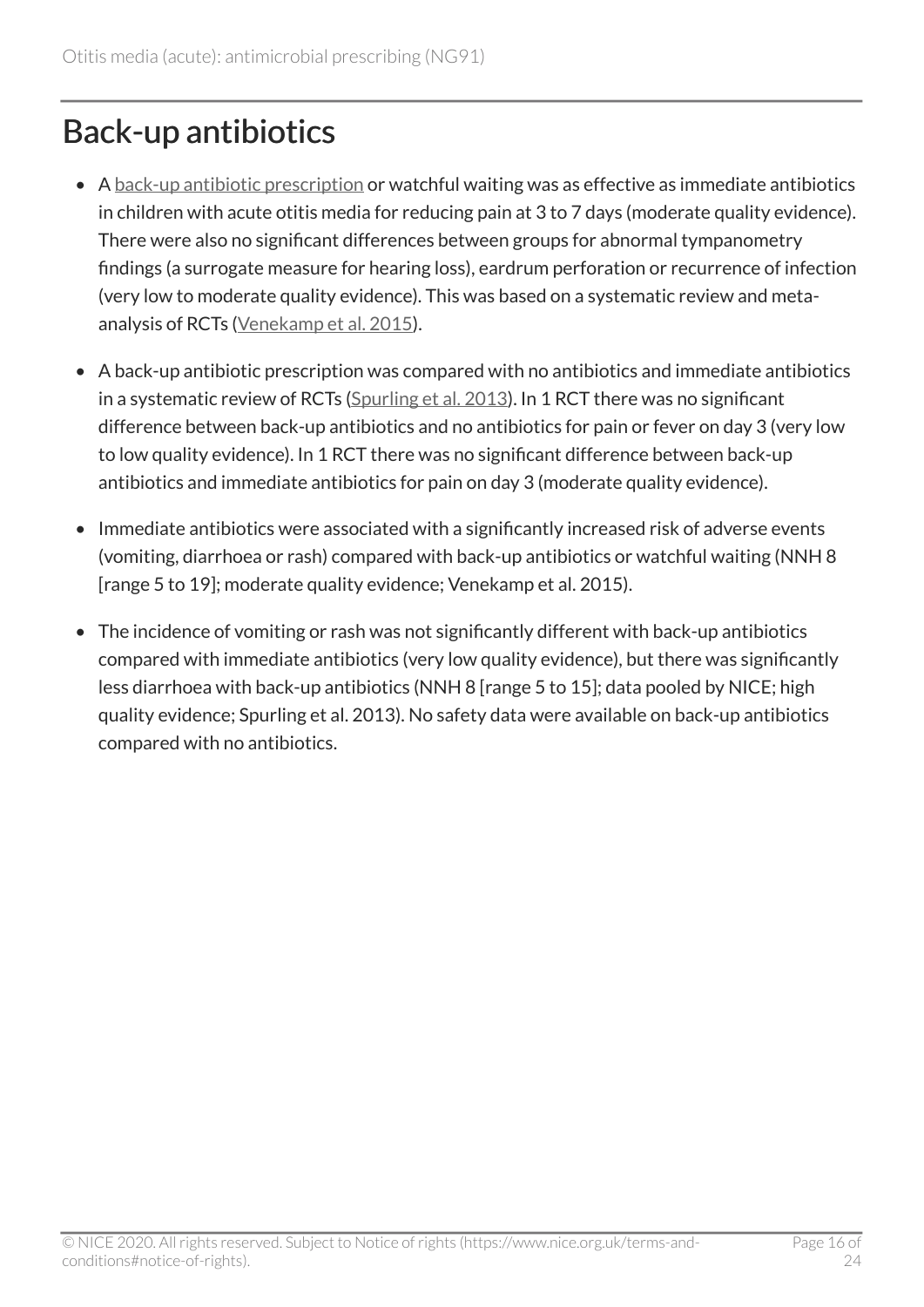#### Committee discussion on back-up antibiotics

- Based on evidence, the committee agreed that no antibiotic prescription or a back-up antibiotic prescription could be considered for most children with acute otitis media.
- The committee discussed that acute otitis media could have a viral or a bacterial cause, and distinguishing between these is difficult. However, both are usually self-limiting and do not routinely need antibiotics. The committee discussed that a back-up antibiotic prescription may be preferred over no antibiotic in some children, but that prescribers need to weigh up the small clinical benefits from antibiotics against their potential to cause adverse effects.
- The committee agreed that a back-up antibiotic prescription could be used if symptoms significantly worsen or do not improve within 3 days (by which time most self-limiting infections would be starting to resolve), or if they worsen rapidly or significantly at any time.
- The committee acknowledged the recommendations in the NICE guideline on [respiratory](https://www.nice.org.uk/guidance/cg69) [tract infections \(self-limiting\): prescribing antibiotics](https://www.nice.org.uk/guidance/cg69) that, for acute otitis media, a no antibiotic prescribing strategy or a back-up antibiotic prescribing strategy should be agreed, but that depending on clinical assessment of severity, immediate antibiotics can also be considered for children under 2 years with infection in both ears or children of any age with otorrhoea (discharge following perforation of the eardrum). For these subgroups the committee agreed that an immediate antibiotic prescription could also be considered as an option, because antibiotics may be more likely to be beneficial in these subgroups. The committee discussed that an immediate antibiotic may be preferred over no antibiotic or a back-up antibiotic prescription in some children based on clinical judgement.
- The committee agreed that immediate antibiotics are important for children who are systemically very unwell, have symptoms or signs of a more serious illness, or are at high risk of serious complications because of pre-existing comorbidity. This includes children with significant heart, lung, renal, liver or neuromuscular disease, immunosuppression, cystic fibrosis, and young children who were born prematurely.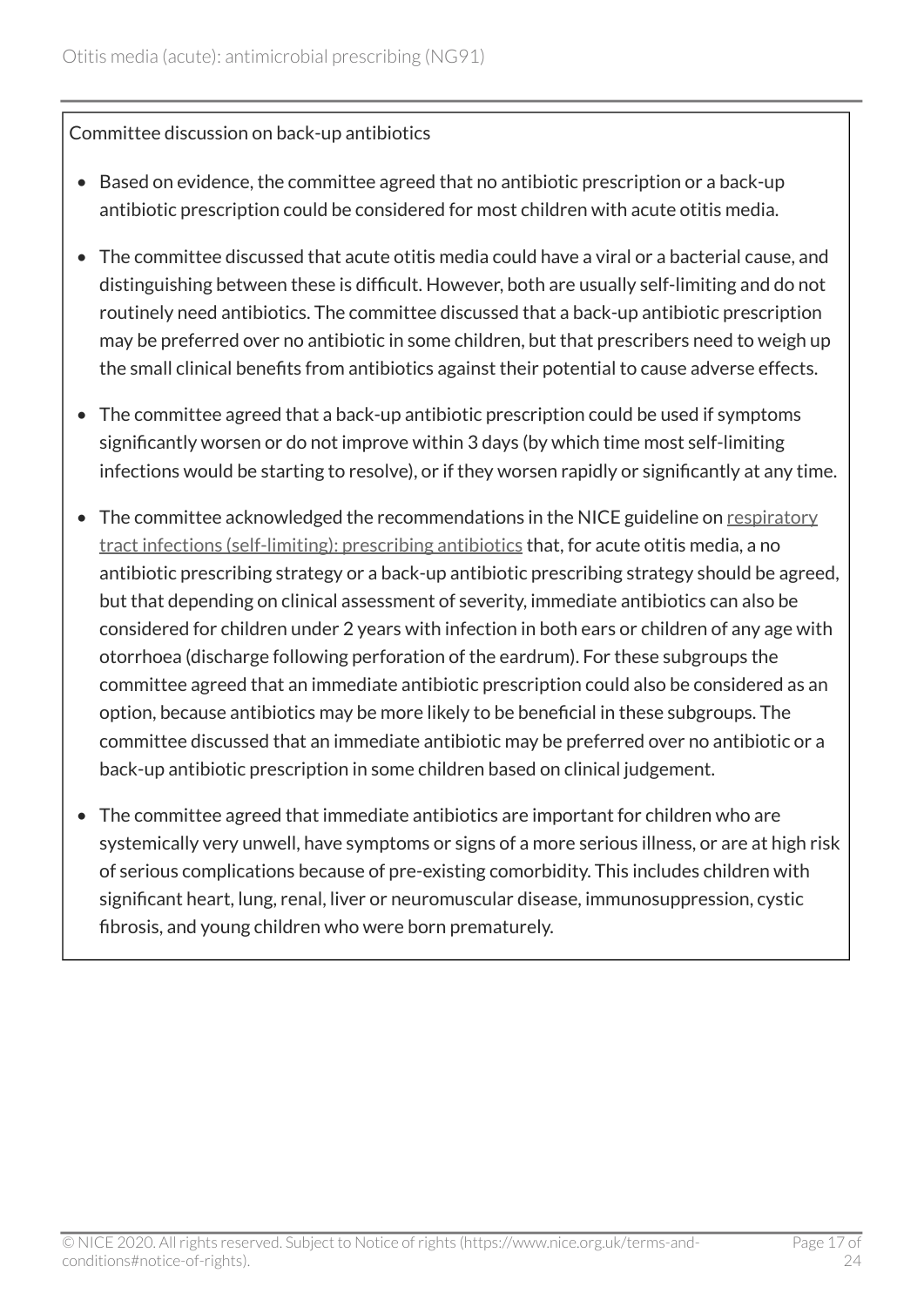### <span id="page-17-0"></span>Choice of antibiotic

- There were no major differences in treatment success between classes of antibiotics, including penicillins, cephalosporins and macrolides for treating uncomplicated acute otitis media in children. There was no difference in treatment success between ampicillin or amoxicillin compared with ceftriaxone; co-amoxiclav compared with ceftriaxone; co-amoxiclav compared with azithromycin; or cefaclor compared with azithromycin (low to moderate quality evidence). This was based on a systematic review and meta-analysis of RCTs [\(Shekelle et](https://www.ahrq.gov/downloads/pub/evidence/pdf/otitis/otitisup.pdf) al. [2010](https://www.ahrq.gov/downloads/pub/evidence/pdf/otitis/otitisup.pdf)).
- Co-amoxiclav was associated with significantly more adverse events than a cephalosporin (very low to moderate quality evidence) or azithromycin (moderate quality evidence; Shekelle et al. 2010).
- Shekelle et al. (2010) also considered evidence for treating recurrent or persistent acute otitis media in children. None of the studies found a significant benefit in treatment success for any particular antibiotic (moderate quality evidence). There were 5 individual RCTs that compared different antibiotic treatments: co-amoxiclav compared with gatifloxacin (2 RCTs), co-amoxiclav compared with levofloxacin (1 RCT), co-amoxiclav compared with azithromycin (1 RCT), and cefaclor compared with cefuroxime (1 RCT).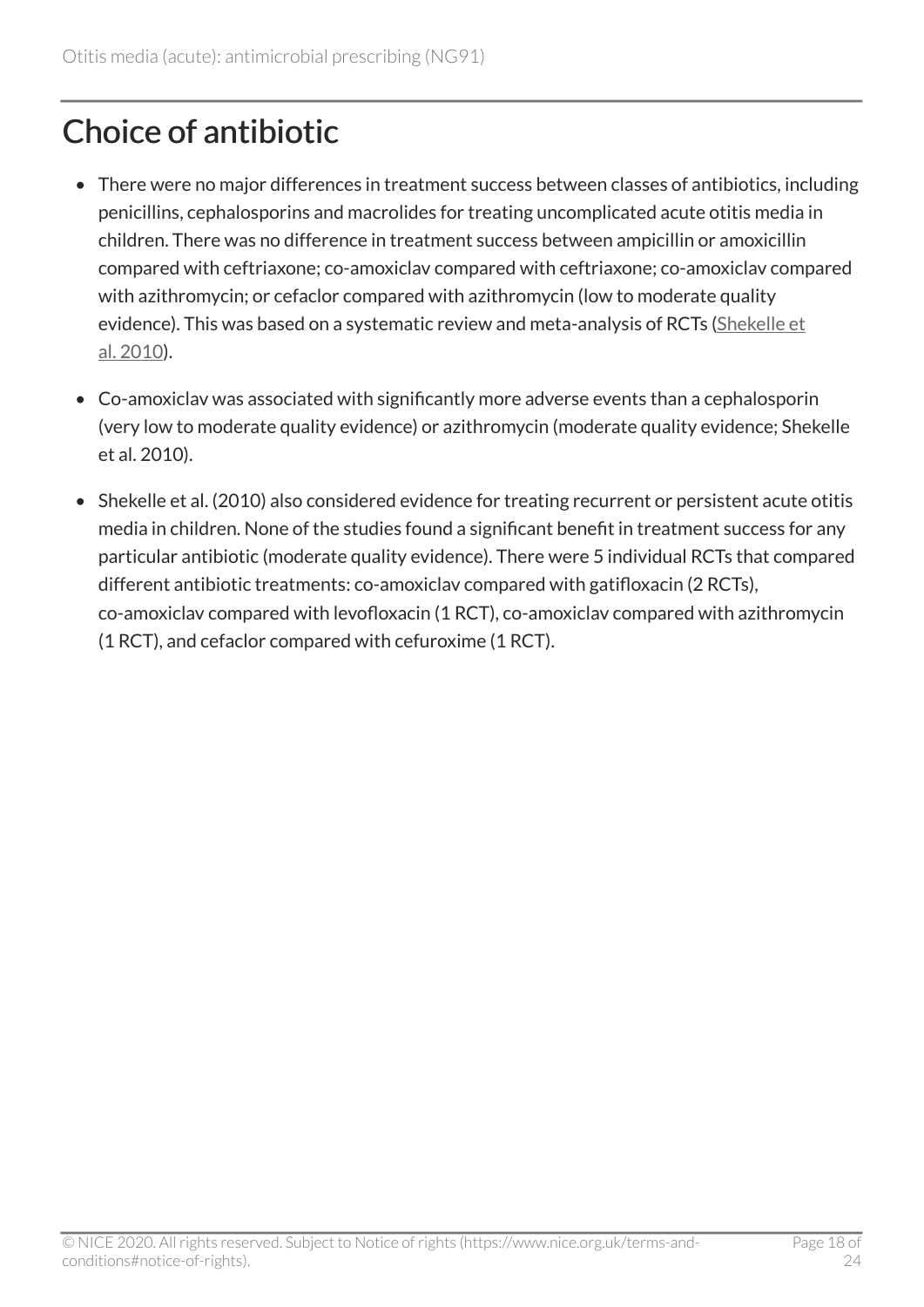Committee discussion on choice of antibiotic

- Based on evidence of no major differences in clinical effectiveness between classes of antibiotics, the committee agreed that the choice of antibiotic should largely be driven by minimising the risk of resistance.
- The committee discussed that, if an antibiotic is needed to treat an infection that is not lifethreatening, a narrow-spectrum antibiotic should generally be first choice. Indiscriminate use of broad-spectrum antibiotics creates a selective advantage for bacteria resistant even to these 'last-line' broad-spectrum agents, and also kills normal commensal flora leaving people susceptible to antibiotic-resistant harmful bacteria such as *Clostridium difficile*. For infections that are not life-threatening, broad-spectrum antibiotics need to be reserved for second-choice treatment when narrow-spectrum antibiotics are ineffective.
- Based on evidence, their experience and resistance data, the committee agreed to recommend amoxicillin as the first choice because this is current practice for antibiotic treatment in children with acute otitis media, and the risk of resistance is acceptable. The dosage of 125 mg to 500 mg three times a day (based on age) is the usual dose, and was similar to that used in studies in the evidence review. The committee discussed that phenoxymethylpenicillin has a lower risk of resistance than amoxicillin, and microbiologically would be expected to be equivalent. However, medicines adherence is particularly important for children, and acute otitis media most commonly presents in young children. Amoxicillin has a three times a day dosage rather than four times a day for phenoxymethylpenicillin, and the liquid formulation is more palatable.
- Based on evidence, their experience and resistance data, the committee agreed to recommend clarithromycin or erythromycin as alternative first-choice antibiotics for use in penicillin allergy or amoxicillin intolerance. The doses recommended (based on weight and age) are the usual doses for children, and were similar to those used in studies in the evidence review. The committee discussed that there was evidence for another macrolide, azithromycin. However, they agreed not to recommend this because clarithromycin or erythromycin are current practice for antibiotic treatment for children with acute otitis media who have penicillin allergy or are intolerant to amoxicillin, and azithromycin should be reserved for more serious infections.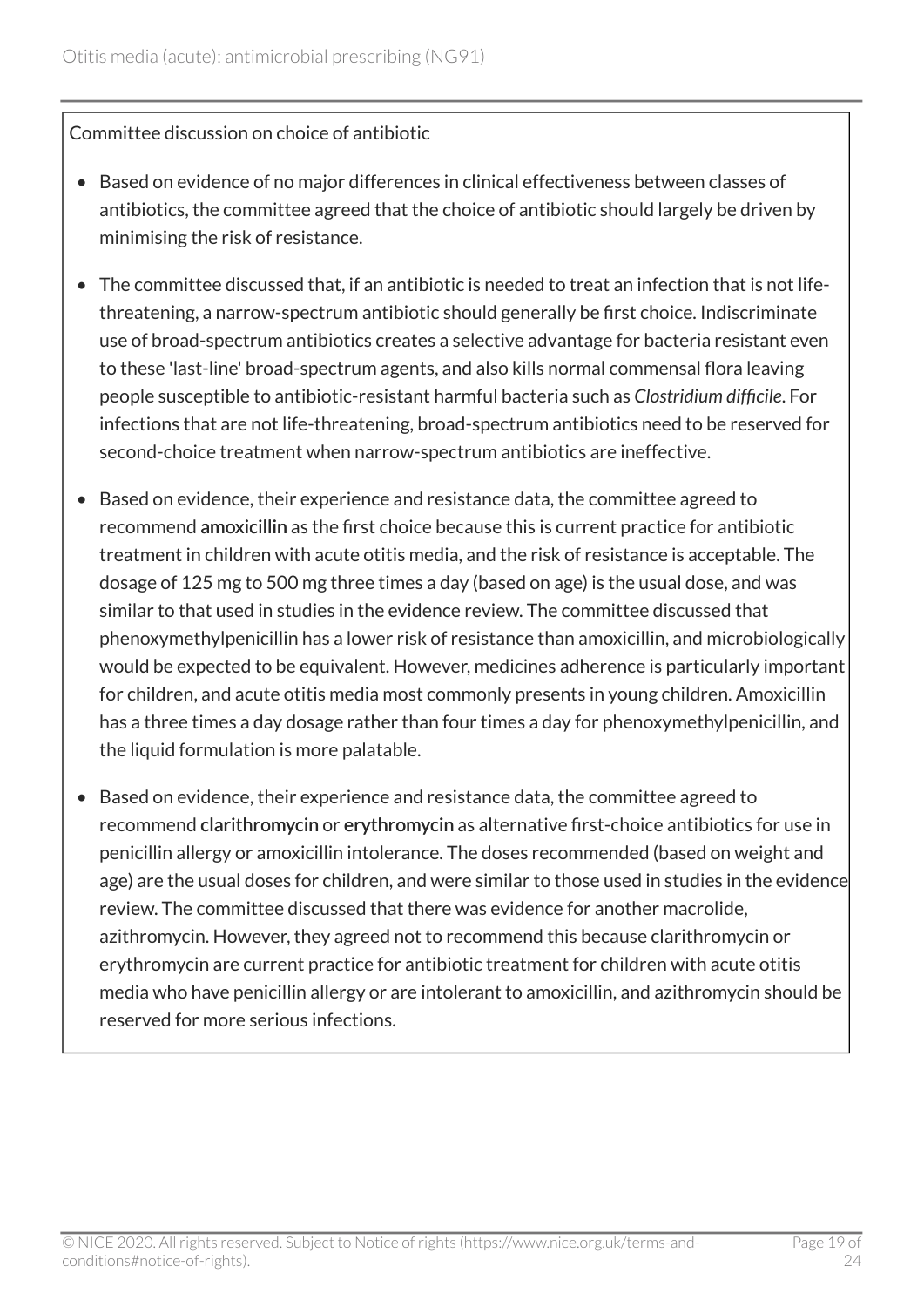• Based on evidence, their experience and resistance data, the committee agreed to recommend co-amoxiclav as the second-choice antibiotic for use if symptoms worsen on a first-choice antibiotic taken for at least 2 to 3 days. This broad-spectrum treatment combines a penicillin (amoxicillin) with a beta-lactamase inhibitor, making it active against betalactamase-producing bacteria that are resistant to amoxicillin alone. People who do not respond to amoxicillin may be more likely to have an infection that is resistant to it. The dosage of 0.25 ml/kg of 125/31 suspension to 250/125 mg or 500/125 mg three times a day (based on weight and age) is the usual dose for children, and was similar to that used in studies in the evidence review.

### <span id="page-19-0"></span>Antibiotic course length

- A short course of antibiotics (more than 48 hours but less than 7 days) was associated with significantly higher treatment failure at 8 to 19 days, or 1 month or less, compared with a long course (7 days or longer). Treatment failure (defined as a lack of clinical resolution, relapse or recurrence of acute otitis media within 1 month of starting treatment) occurred in 18.0% of the short-course group compared with 14.4% of the long-course group at 8 to 19 days (NNT 28 [range 17 to 77]; very low quality evidence), and in 20.5% of the short-course group compared with 17.5% of the long-course group at 1 month or less (NNT 34 [range 20 to 124]; low quality evidence). However, there was no difference in treatment failure between short and long courses at other time points. This was based on a systematic review and meta-analysis of RCTs ([Kozyrskyj et al.](http://www.cochrane.org/CD001095/ARI_short-course-antibiotics-for-healthy-children-with-uncomplicated-acute-otitis-media) 2010).
- There were significantly fewer gastrointestinal adverse events with a short course of antibiotics (more than 48 hours but less than 7 days) compared with a long course (7 days or longer; very low quality evidence). However, this result was based on the reported odds ratio and was not statistically significant when the relative risk was calculated (Kozyrskyj et al. 2010).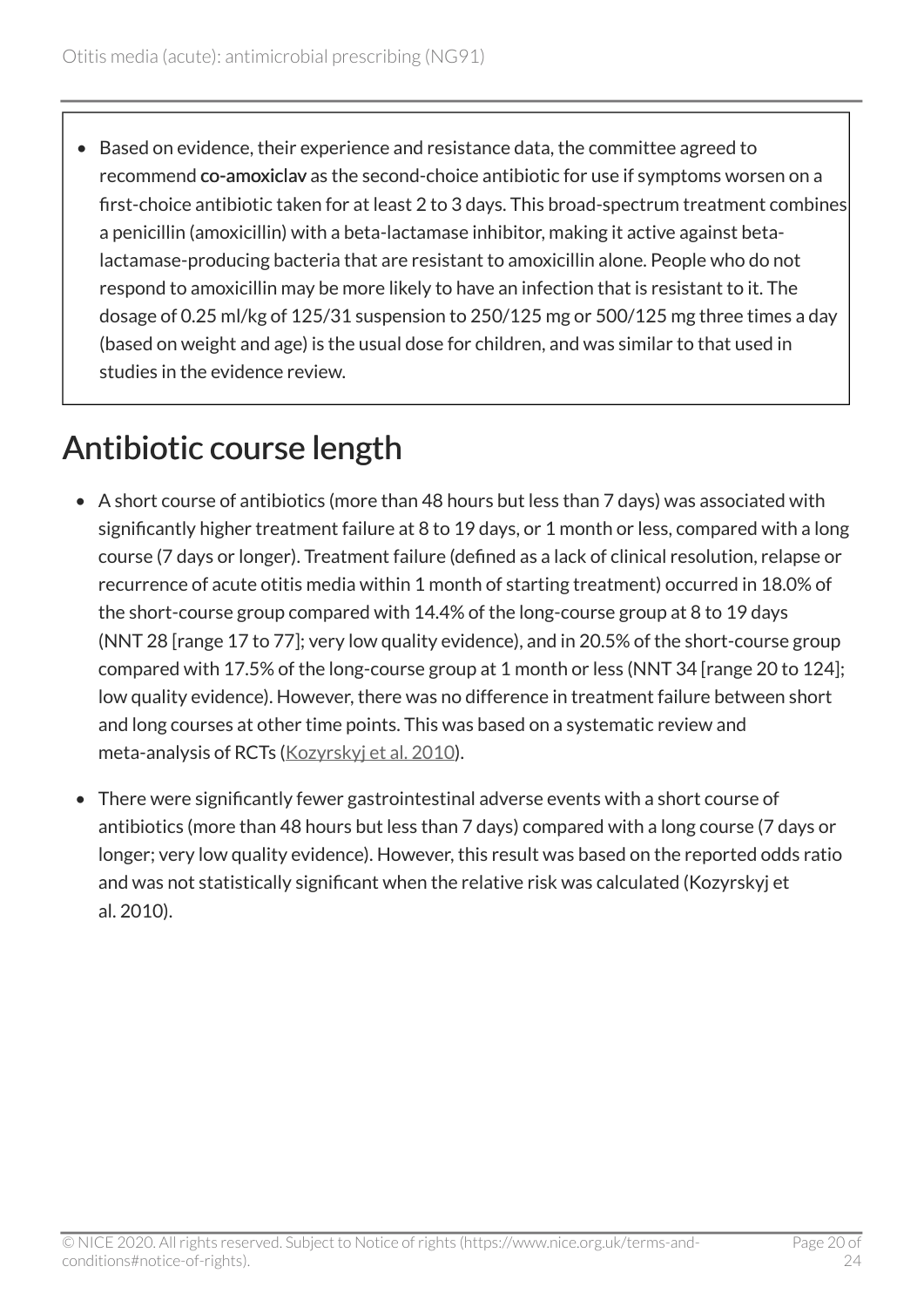Committee discussions on antibiotic course length

- The committee agreed that, when an antibiotic is appropriate, the shortest course that is likely to be effective should be prescribed to minimise the risk of antimicrobial resistance.
- Based on evidence, their experience and resistance data, the committee agreed that a 5- to 7-day course of all the recommended antibiotics was sufficient to treat acute otitis media in children. This takes into account both the evidence for clinical effectiveness and the evidence for safety and tolerability of antibiotics, and minimises the risk of resistance. Studies on the use of specific antibiotics to treat acute otitis media sometimes had longer course lengths than 7 days.
- The committee noted that no studies were identified that directly compared a 5-day course of antibiotics with a 7-day course.
- Based on evidence, the committee recognised that more children may have treatment failure with an antibiotic course of less than 7 days compared with a course of 7 days or more. However, the absolute difference is small. At 8 to 19 days, 82% of children taking antibiotics for less than 7 days were better, compared with 86% of those taking antibiotics for 7 days or more. They agreed that, if a decision to prescribe an antibiotic is made, a 5-day course may be sufficient for many children, reserving 7-day courses for those with a clinical assessment of more severe or recurrent infection.

### <span id="page-20-0"></span>Antibiotic dose frequency

• Once or twice daily dosing of amoxicillin or co-amoxiclav was as effective as three times a day dosing for clinical cure rates at the end of antibiotic treatment (high quality evidence). The duration of treatment was 10 days in most studies, and the dose of amoxicillin or co-amoxiclav varied. There were no significant differences in the rates of recurrence (very low to low quality evidence), adverse effects (very low to low quality evidence) and adherence (high quality evidence). This was based on a systematic review and meta-analysis of RCTs ([Thanaviratananich et al.](http://www.cochrane.org/CD004975/ARI_dosage-intervals-of-amoxicillin-for-the-treatment-of-acute-middle-ear-infection) 2013).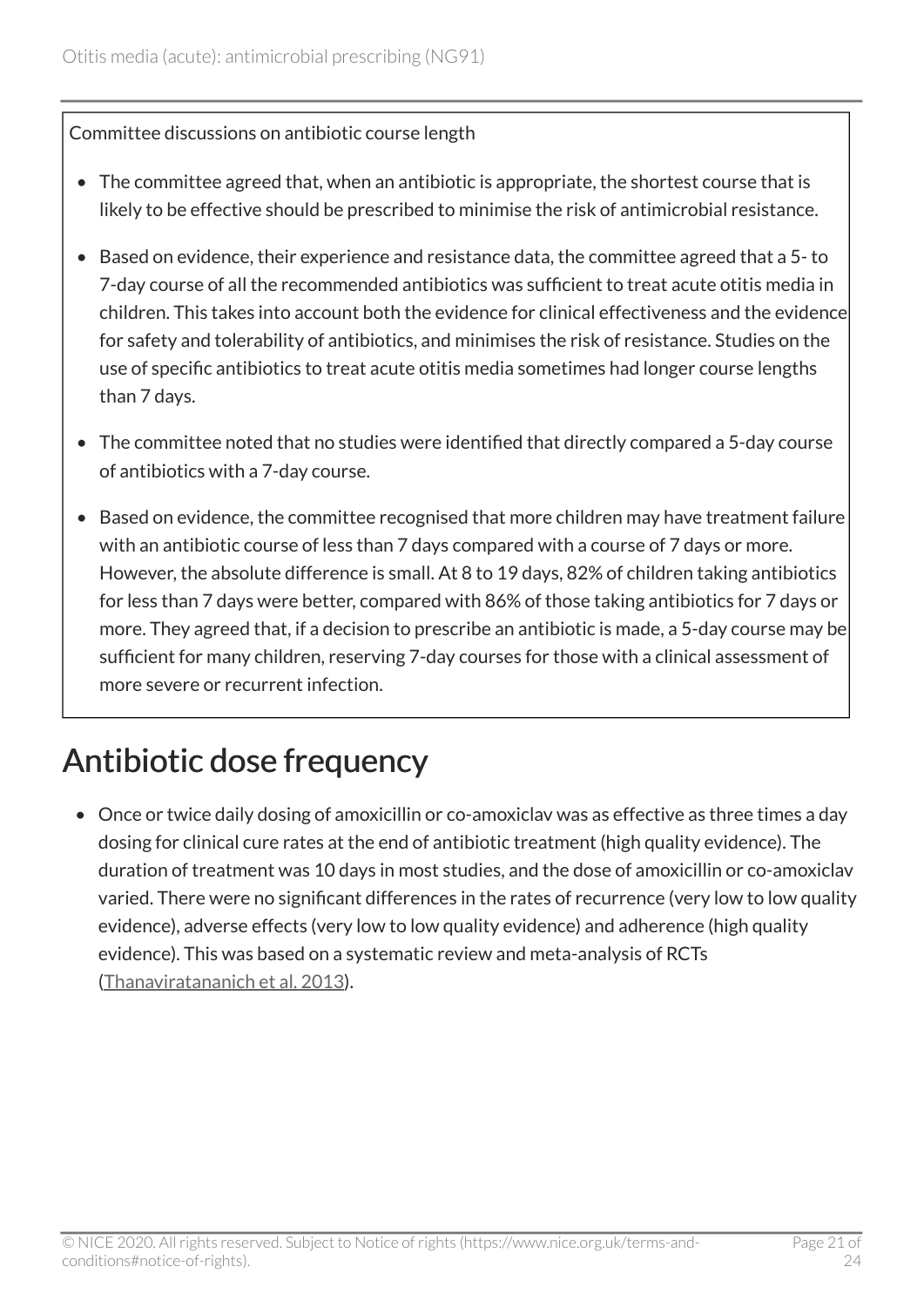Committee discussions on antibiotic dose frequency

- The committee discussed the evidence for once or twice daily dosing of amoxicillin and co-amoxiclav, but it is unknown if this would have a detrimental effect on the risk of resistance to these antibiotics. The evidence supporting once or twice daily dosing is for different doses and longer treatment durations. This goes against the general principle of antimicrobial stewardship to prescribe the shortest course that is effective.
- The committee agreed that, when prescribing amoxicillin or co-amoxiclav, a dosing frequency of three times a day should be prescribed, as is current practice.

See the [full evidence review](https://www.nice.org.uk/guidance/ng91/evidence/evidence-review-pdf-4787286589) for more information.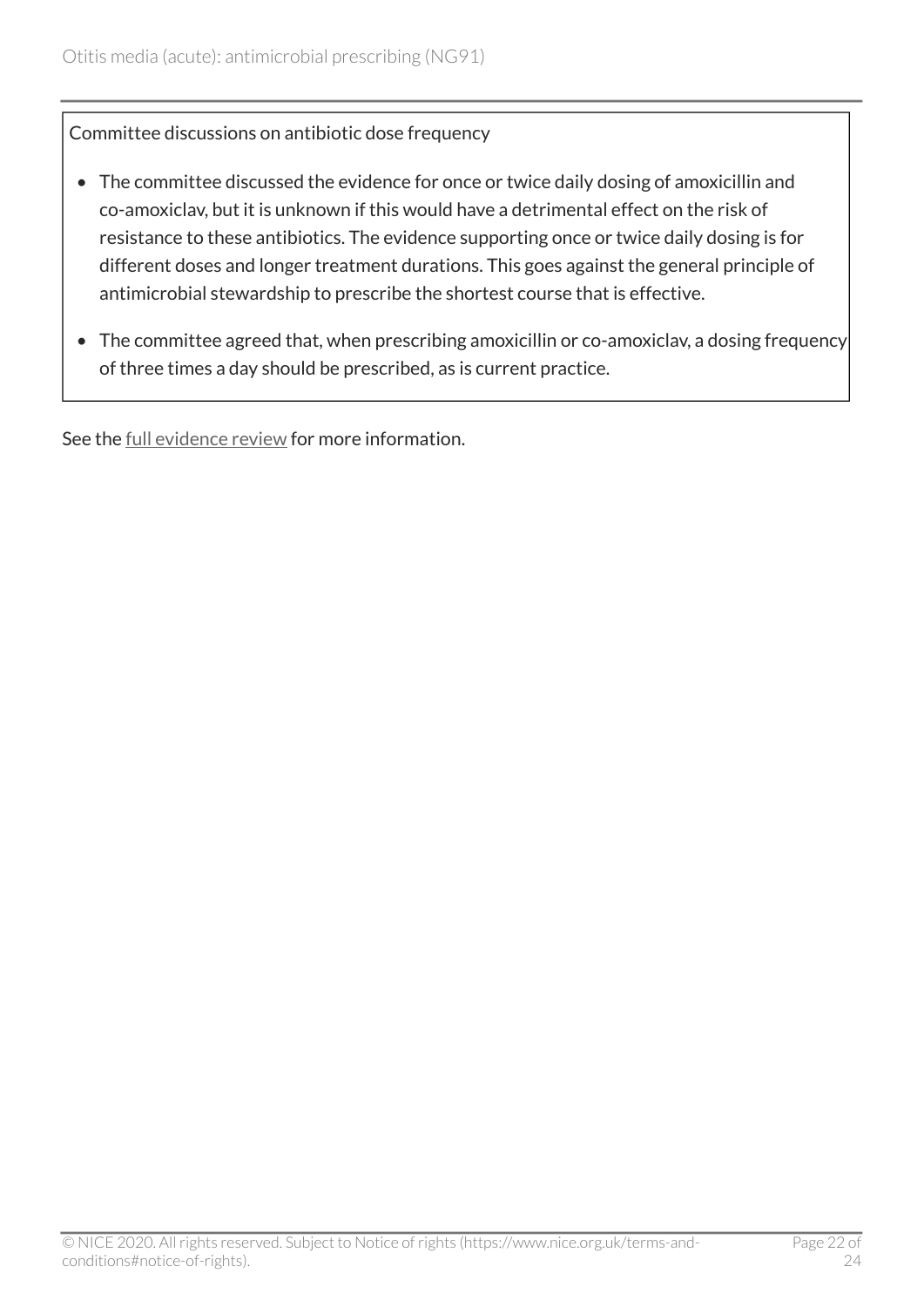### <span id="page-22-0"></span>Other considerations

### <span id="page-22-1"></span>Medicines adherence

• Medicines adherence may be a problem for some people with medicines that require frequent dosing (for example, some antibiotics) or longer treatment duration (see the NICE guideline on [medicines adherence\)](https://www.nice.org.uk/guidance/cg76).

### <span id="page-22-2"></span>Resource implications

- Respiratory tract infections, including acute otitis media, are a common reason for consultations in primary care, and therefore are a common reason for potential antibiotic prescribing.
- There is potential for resource savings if no antibiotic or a [back-up antibiotic prescription](https://www.nice.org.uk/Glossary?letter=B) is used. There was significantly lower antibiotic use with back-up antibiotics compared with immediate antibiotics, both when the back-up antibiotic prescription was given at the time of consultation (38% compared with 87%; moderate quality evidence) and when the prescription had to be collected on a separate visit (24% compared with 87%; high quality evidence). There was no significant difference between groups in re-consultation rates (low quality evidence). This was based on a systematic review of RCTs ([Spurling et al.](http://onlinelibrary.wiley.com/doi/10.1002/14651858.CD004417.pub4/abstract) 2013).
- Recommended antibiotics are all available as generic formulations, see the  $Drug Tariff$  for costs.

ISBN: 978-1-4731-2901-6